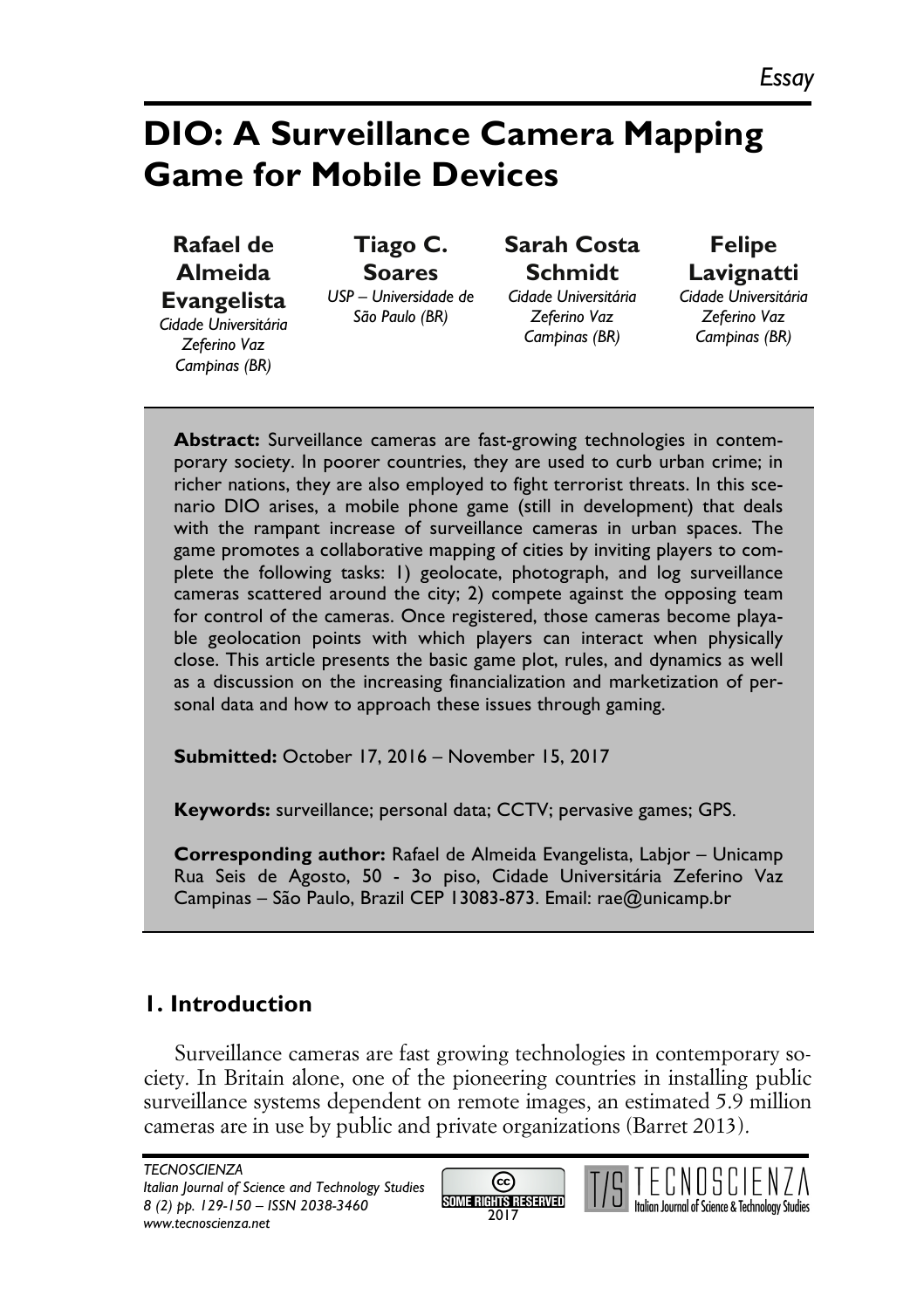Security concerns are the main reason for the widespread use of surveillance cameras in cities – in poorer areas, to curb urban crime (Kanashiro 2008; Carr 2016); in richer areas, to fight terrorism threats (as illustrated by the large number of devices installed in Manhattan by the New York Police Department). In NY, there are 4,000 CCTV cameras, public and private, operating in a single part of the city. In Boston, a similar, albeit smaller system was employed to identify the perpetrators of the 2013 terrorist attacks (Kelly 2013). Writing on the use of CCTV in Barcelona, Clavell (2011, 525) states that it became popular as "part of a broader project to promote 'civility' and eliminate 'anti-social behaviour'". Working properly or not, CCTV has become part of our cultural repertoire (Groombridge 2002).

Surveillance cameras are one of many technologies – like traffic sensors, pollution monitors, flood sensors and others – that are becoming part of the infrastructure of "smart cities". These initiatives use datacollection and analytics in support of city planning, infrastructure maintenance, preemptive policing, and management of urban flows and mobilities. Leszczynski (2016) cites centralized command-and-control facilities (that heavily depend on CCTV to function) as one of the examples of real-time urban big data for managing the here-and-now. Besides that, those data-driven contemporary technologies work as a safeguard against social and natural disasters, "subscribing the horizon of possibilities to exclude potential scenarios deemed undesirable or deleterious" (Leszczynski 2016, 1692).

Concerns over vigilantism and the real effectiveness of CCTVs in fighting violence make their use somewhat controversial. In many democratic nations, civil rights organizations have criticized the proliferation of surveillance systems, claiming privacy rights violations. The ACLU (American Civil Liberties Union), for example, argues that cameras 1) would be susceptible to abuse; 2) are not proven to be effective; 3) would not be properly controlled; and 4) would have a chilling effect on public life (ACLU).

In Latin America, the legal frameworks concerning surveillance are fragile and lack specific regulation (Firmino et al. 2013). In countries like Brazil, home to global events like the 2014 FIFA World Cup and the 2016 Olympics, the government, in an effort to prevent terrorism, has expanded the reach of surveillance operations. Kitchin (2014) understands that effort as related to the current practice of governments using realtime analytics to manage aspects of how a city functions and is regulated. He mentions the Centro de Operações da Prefeitura do Rio (COR) as an example of an attempt to draw all kinds of surveillance and analytics into a single hub:

(...) the Centro De Operacoes Prefeitura Do Rio in Rio de Janeiro, Brazil, a partnership between the city government and IBM, have created a citywide instrumented system that draws together data streams from thirty agencies, including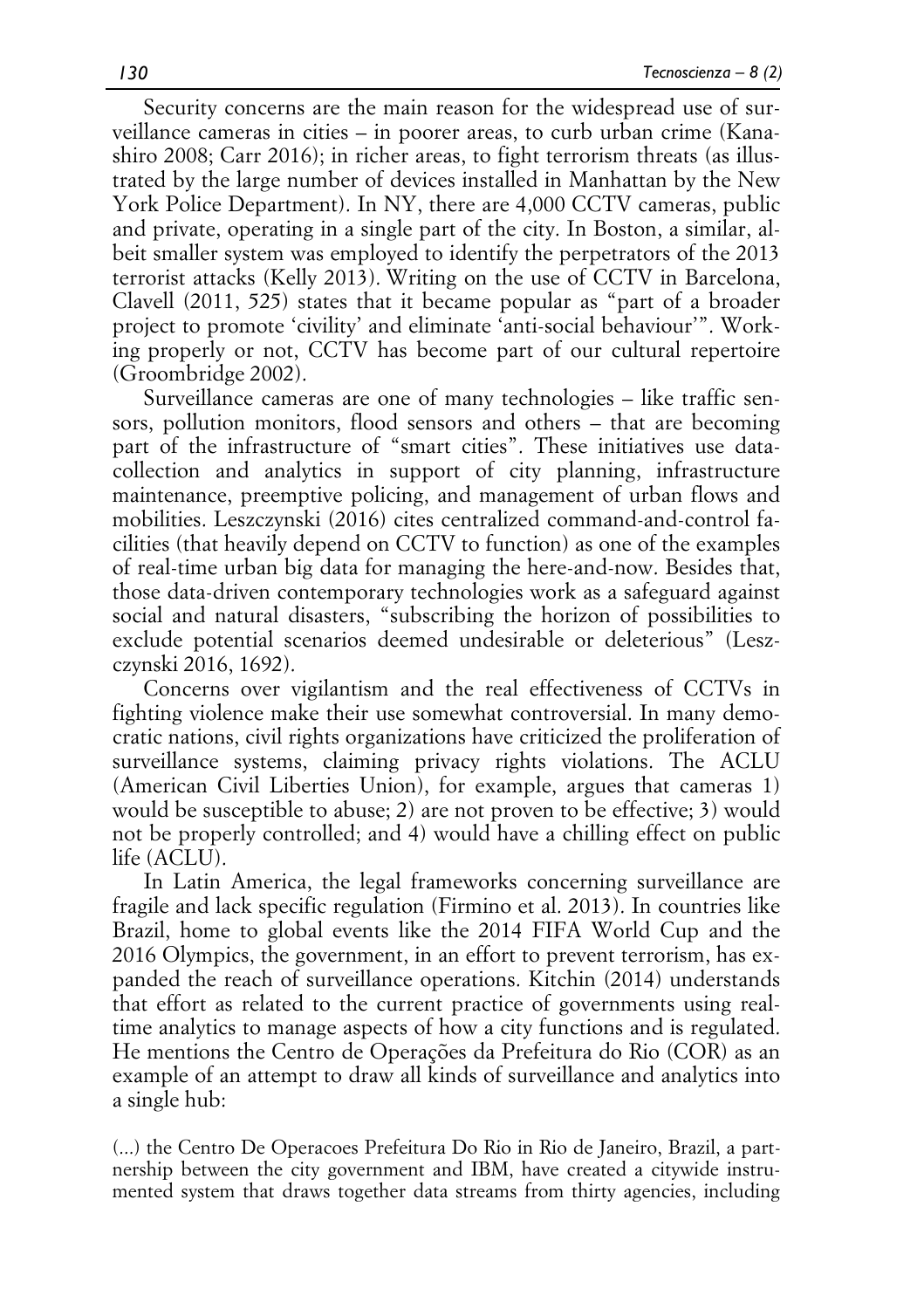traffic and public transport, municipal and utility services, emergency services, weather feeds, and information sent in by employees and the public via phone, internet and radio, into a single data analytics centre (...). Here, algorithms and a team of analysts process, visualize, analyze and monitor a vast amount of live service data, alongside data aggregated over time and huge volumes of administration data that are released on a more periodic basis, often mashing the datasets together to investigate particular aspects of city life and change over time, and to build predictive models (...). This is complemented by a virtual operations platform that enables city officials to log-in from the field to access real-time information. (Kitchin 2014, 6)

Sadowski and Pasquale (2015) cite COR as the best example of a smart shock, "wherein a city undergoes a quick, large-scale integration of 'smart' ideals, technologies, and policies into an existing landscape". According to them, the city of Rio was turned into a system for optimization and securitization, with the amplification of already existing practices of militaristic urban control.

An article from the technology magazine "Motherboard" (Kayyali 2016) reports that the process started just before the 2014 World Cup, spawning "drones, facial recognition goggles that can scan 400 faces a second and check them against a database of up to 13 million images, and 122 surveillance helicopters, many outfitted with HD surveillance and infrared cameras". This technology has also been used to stifle political protests, like the demonstrations that questioned the extent of investment in the 2014 World Cup and in the 2016 Olympics in Rio de Janeiro. An extensive news report from the news agency "Pública" shows how the surveillance equipment bought for those major international events was expected to be used both against possible terror acts and for fighting urban violence, and how political protests were treated as a major threat to the security of tourists and athletes (Viana et al. 2017).

However, most cameras spread throughout Brazil perform ordinary functions – they are not solely in the hands of the state for crime prevention, gathering evidence, or legal proceedings. Normally, violence prevention is jumbled in with practices of segregation and social cleansing (Kanashiro 2008). Cheaper technology and the popularization of surveillance equipment have made it nearly impossible to commute in urban areas without being filmed. New digital image processing technologies enable widespread identification procedures, and its uncontrolled use interfere with the management of public areas: police departments are increasingly engaging in preemptive operations, leading to abuse, racial profiling, and gentrification<sup>1</sup>.

<sup>&</sup>lt;sup>1</sup> Vlahos (2012) inform us about the use of "data-rich computer technology" being used by several police stations across the US to predict crimes. Jouvenal (2016) reports on Real Time Crime Centers functioning in US cities like Fresno and Seattle, in which individuals can be scored based on their threat level. After helping the Seattle Police Department to launch its Real Time Crime Center, the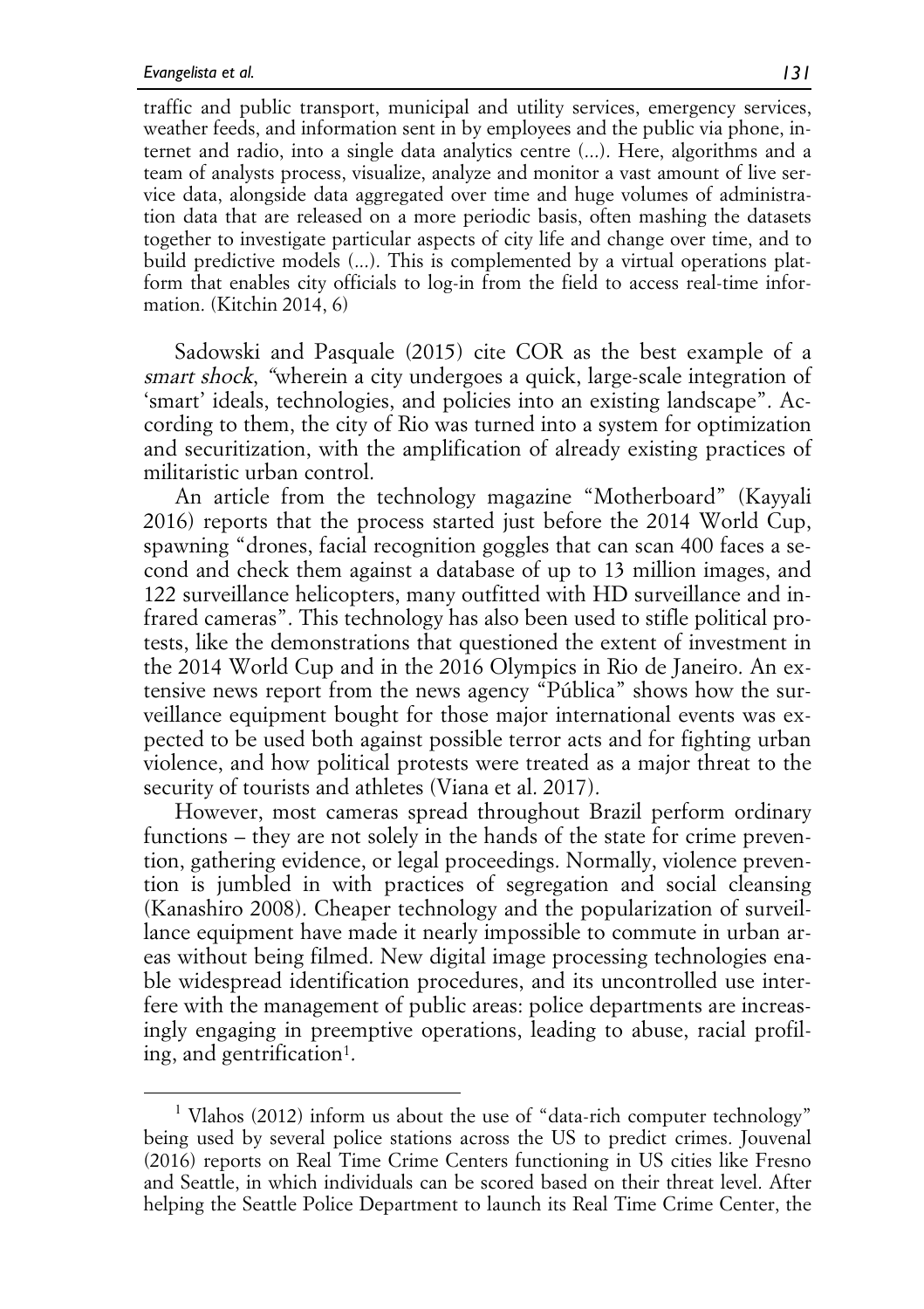Cameras are being used to watch employees and customers in shopping malls, bars, and stores for a number of reasons. In public spaces, they also monitor areas such as streets and sidewalks, mapping – and, in some cases, preventing – the circulation of determined groups. In both cases, these groups cannot do anything to prevent their identification and monitoring. And public squares, where pedestrians are of particular interest to the real estate business, are monitored to exclude 'undesirable' groups (Kanashiro 2008; Kanashiro 2006). Put together, such space monitoring hardware and software lead to an automatic production of space (Thrift and French 2002), with relevant social consequences. As something written by humans, software (and hardware) challenges us to comprehend these new forms of technopolitics and practices of political invention: "politics of standards, classifications, metrics, and readings" (Thrift and French 2002, 331). The software and hardware designed to perform functions on space also inherit the bias, preferences and opinions of those who made them. Leszczynski (2016) also points in that direction when she states that as the city is subsumed within the data-security assemblage, algorithmic governmentality follows the urban realities of inequalities.

As said before, cameras targeting public areas such as squares, streets, and sidewalks, are used mostly for two purposes: to control urban violence and crime; and to manage traffic. In both cases, the installation and control of surveillance equipment is usually provided by private or public bodies; but there is a caveat – when it comes to the institutional management of surveillance systems, government authorities may also share the control with private, outsourced agencies (Cardoso 2012)2. In some situations, these roles and functions may be intertwined, such as when traffic control cameras record a significant event "by accident".

Gated communities, a housing modality that has grown tremendously in Brazil (currently accounting for nearly 2% of all households; Uchinaka 2011), boast security as one of its major desirable features – a promise epitomized by the large number of monitoring cameras usually found in them. In developing countries, the fear of urban violence is one of the main reasons for the growth of this type of housing, and some form of complementary "technical fix" (Firmino et al. 2013) is frequently installed to further secure the physical enclosure of the area. In common areas, such as elevators, lobbies, and leisure areas, cameras may give rise to abusive actions suffered by residents as well as employees.

 

private company Via Science was involved in the development of the predictive features of CrimeRadar, a publicly available crime-forecasting tool based on openaccess that was launched in Rio de Janeiro after the Olympic Games of 2016 (Capps 2016). <sup>2</sup> Cardoso (2012) tells us about the involvement of at least three different

companies besides the State Department of Police in the management of Rio de Janeiro's Command and Control Center (CCC).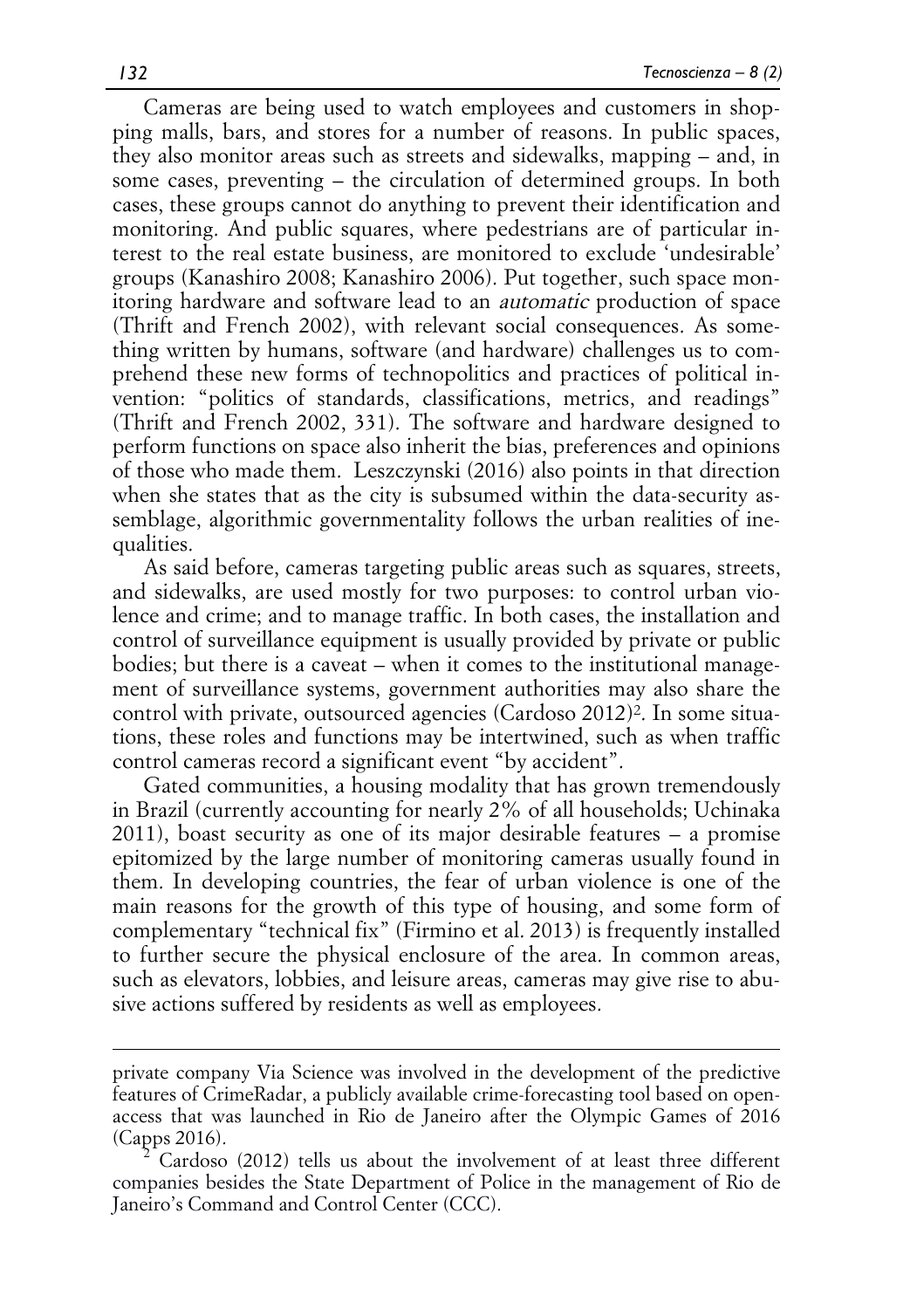Images are now easily stored and maintained for indefinite periods of time in databases. They can be sent to be examined in remote places and easily copied and multiplied. They can also be analyzed by software capable of identifying characteristics invisible to the human eye. Graham and Wood (2003) point the social effects of digitized surveillance, stressing that the current social conditions are the privatization of public spaces and services, coupled with a notion of citizenship linked to consumerism. The authors note that "digital surveillance also provides a new range of management techniques to address the widening fear of crime and the entrenchment of entrepreneurial efforts to make (certain parts of) towns and city spaces more competitive in attracting investors and (selected) consumers" (Graham and Wood 2003, 234-235).

There is evidence that the same measures meant to promote human security can, potentially, also foster feelings of insecurity, vulnerability, and exposition (Esposti and Santiago-Gomez 2015). Surveillance technology companies advertise the economic benefits of the use of their equipment in workplace environments. For example, one company claims that "business managers can study customers' shopping habits by studying videos recorded by surveillance systems.3"

### **2. Visualizing Surveillance**

The tension between power, security, and freedom echoed in the cybercultural debate is longstanding. In the 1960s, in opposition to the institutions of technocratic control and censorship of the Cold War, social movements manifested deep concerns for freedom of expression and individual autonomy. In the United States, these movements would go on to stimulate communities that promoted social, artistic, and technological experiments, culminating in the microcomputer revolution and new cultural arrangements (Turner 2006). Influenced by the Free Speech Movement at the University of California, Berkeley in the 1960s, on through to the hobbyist computer clubs and experimental, autonomous communities scattered throughout California in the 1970 and 80s, Silicon Valley emerged as the epicenter of what would become a new, hegemonic knowledge management model. Through the idea of technological appropriation, the Cold War mainframe was reinvented into the microcomputer – and, as so, became part of a new, individual, cognitive apparatus. From desktops to laptops, and finally to smartphones and the internet of things, the computer became a device of higher technology, uniquely integrated to each individual user.

Castells (1996) claims that the prominence of the Californian techno-

See https://reolink.com/why-does-your-business-need-video-surveillance (retrieved June 28, 2016)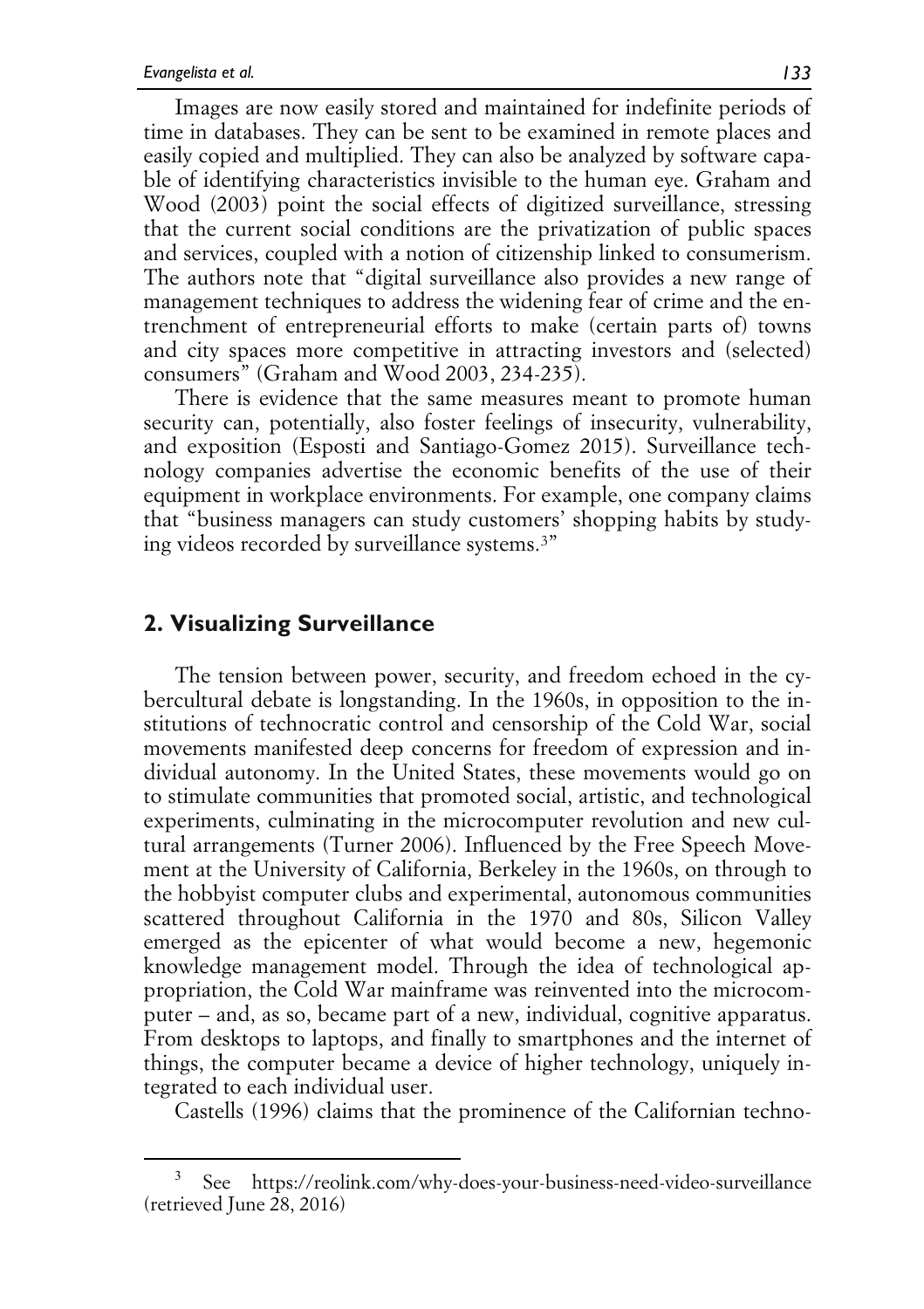scientific complex is embedded in a wider, international economic transformation. The delocalization of factories and production, and the emergence of financialization as the core of the western economy, created the need of an ever-stronger, ever-increasing machinery for the widespread data-management demanded by a global connected economy. Critics like Winner (1997), Barbrook and Cameron (1996), and Morozov (2014) expand on the worldview summarized by Castells, and counter the notion of a supposed neutrality on the role played by technology – especially when it comes to political economy and structural changes. These authors will articulate a critique of Silicon Valley, viewing in its latent technodeterminism an essentially ideological project – the Californian Ideology.

This movement, with its nod to the experimental propositions of technologists influenced by radical theorists such as Jacques Ellul (1964), Herbert Marcuse (2013[1964]), and Ivan Illich (1973), draws, however, on a powerful internal antagonism. While increasingly sophisticated individual control of technological devices offers possibilities for invention and disruption of asymmetric power structures, the colossal volume of data generated by these same devices unearths new monitoring and controlling tools. In the realm of the State or in independent groups, networking tools such as IMSI catchers (low-cost interceptors used in cellular networks), mesh networks, and hardware/software toolkits for remote monitoring create a scenario that not only increases government control but also sets in motion actions of dispute and resistance by a number of civil society groups, promoting a game of perpetual power and counterpower.

Bruno (2014) reminds us of the overlap between surveillance culture (video surveillance and social networks on the Internet) and the "society of the spectacle", with links to surveillance, blatantness, and pleasure. Surveillance cameras mimic the image (sometimes sound) capturing technologies which are the base of the most popular entertainment products of the twentieth and the twenty-first century. To observe using them, and to be observed by tkhem, involves a certain discipline of body and attitude, and are also practices associated with entertainment and expression.

The same thing that can be said about the relation between play and management can be said about games and surveillance. Koskela and Mäkinen (2016) state that surveillance and games are intertwined and that "examining the game elements of surveillance facilitates a broader understanding of how this practice moves beyond power and discipline". They also try to use the idea of game as a tool to dissect surveillance, offering five different metaphors. In one of them, they argue that surveillance can also be understood as a labyrinth, saying people can playfully navigate through surveillance spaces, sometimes trying to avoid being monitored.

In the relationship between the one who watches and the one who is being watched, issues such as the visibility or invisibility of surveillance devices should be discussed. While people and their actions are disci-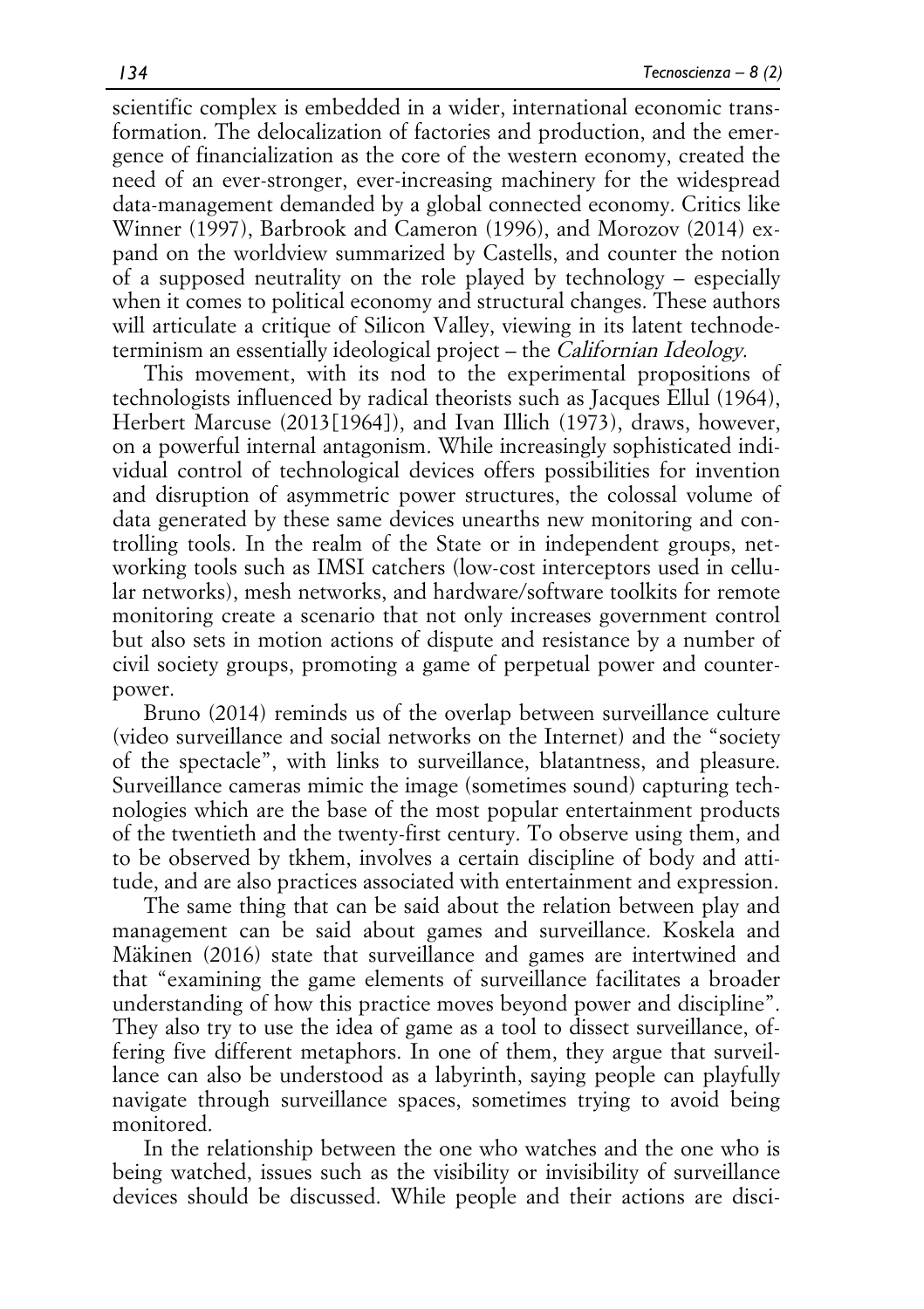plined by the presence of surveillance cameras, the lack of public debate on their use only promotes the unregulated proliferation of the technology, increasing the cases of abuse. To study and map cameras can be an effort of resistance to its power. In a city that becomes aware of itself, "sentient" (because it is loaded up with information and communications technology), Thrift (2014) says that new technical-artistic interventions are required if we are not to become simply servants of the security– entertainment complex. Brighenti (2009) comments on the interplay between artists questioning the surveillance society and the ideoscape of surveillance forming a collective imagery about what security, insecurity, and control are about. He also points out that different kinds of recent art works can be interpreted as an attempt to deal with visibility regimes shaped by specific asymmetries.

Bruno (2014) points out that the "beginning of the dissociation of the see-and-be-seen principle, associated with the principle of 'unverifiableness' of power," is crucial to the fulfillment of one of the purposes of the panoptic machine described by Foucault – the automatic functioning of power:

If you can discern the eye spying on me, then I dominate the surveillance, and I spy on it also, learning its intermittence and faults, and I can study its regularities and rid myself of it. If the eye is hidden, it looks at me, even when it's not seeing me. (Miller 2000, 78 quoted in Bruno 2014, 60)

The question arises: given the widespread use of video surveillance technology in contemporary society, and the broad, global use of portable devices for personal network-computing, what can we develop to physically expose many of these surveillance apparatus and information processing equipment in order to recognize, as best as possible, not only their existence but also their potential? On the other hand, what can we do to denaturalize their presence in urban settings in order to create a discussion on how to socially discipline them? Currently, it is impossible to dissociate digital networks from these devices. Digital images and sounds roam the networks, forming the raw material of entertainment and media products. Algorithms analyze the digitized content to recognize patterns, which are then cross-referenced with other databases.

Our proposal is a mobile app<sup>4</sup> that we are calling DIO: a playable, collaborative platform for the mapping of surveillance cameras through augmented reality and the geomapping of urban areas. The game is designed to be played daily, so that the flow of players (carrying their mobile devices) in monitored areas could be continuously processed and

<sup>&</sup>lt;sup>4</sup> The app is in development stage and has financial backing from the Ford Foundation as part of a larger project named "Rede Latino–Americana de Estudos sobre Vigilância, Tecnologia e Sociedade (Lavits): interseções entre pesquisa, ação e tecnologia", which is developed by Lavits (www.lavits.org).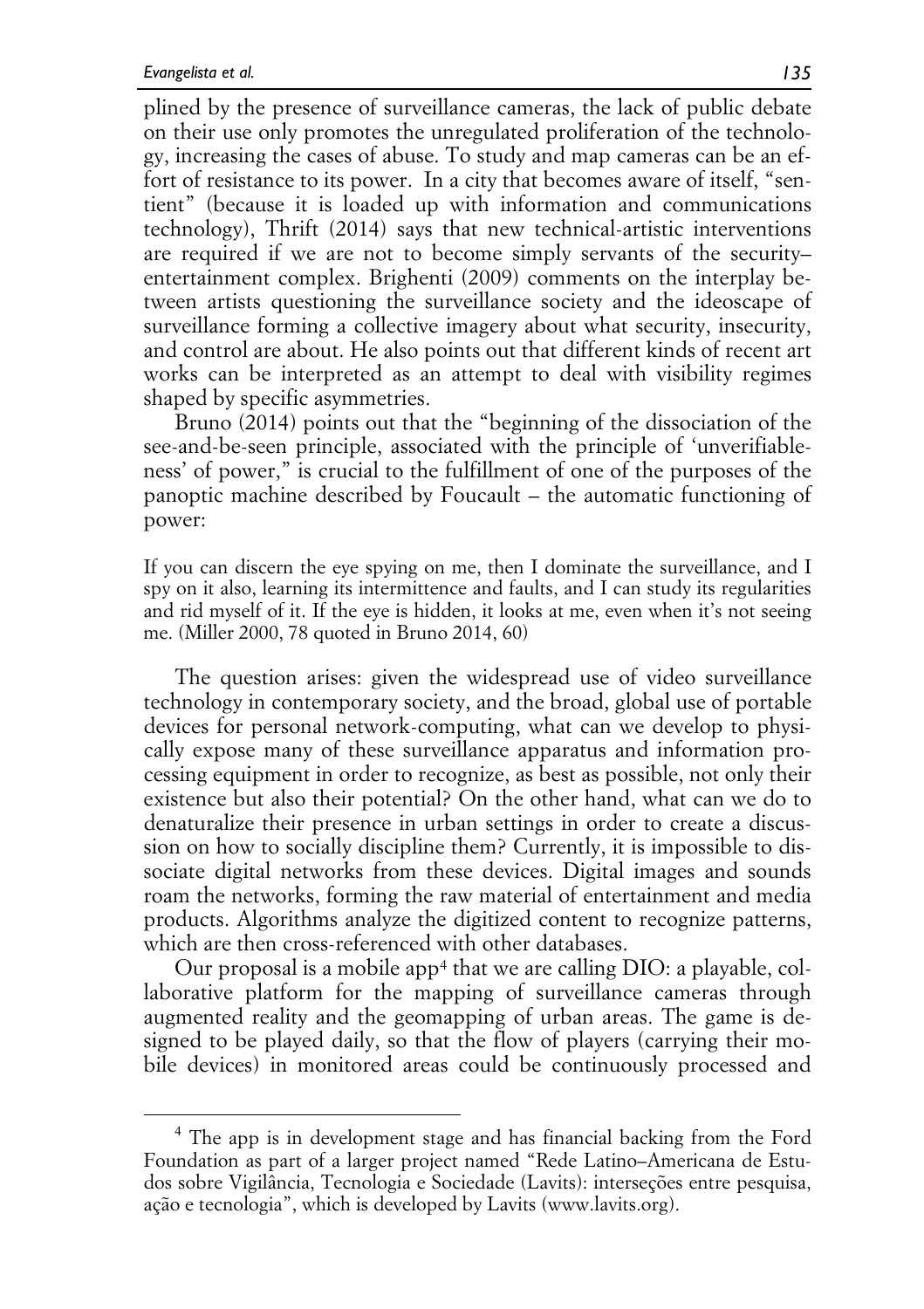turned into playable data. We intend by this to expose and discuss the presence and use of cameras, emphasizing the centrality of urban flows in the functioning of surveillance systems.

In his review of many art or intervention projects dealing with surveillance, Brighenti (2009) cites iSee (2001-2005), a now defunct web-based application that maps the locations of surveillance cameras in urban environments. Our effort is similar, but to achieve a comparable goal we use playful elements, focusing on the dissemination of mobile phones. Studying location-based social networks as Foursquare, Saker and Evans (2016) coin the term "playeur" to try to describe an engaged actor that develops relationships with space and place through intentional playful activities. To achieve that the playeur, like the "phoneur" (Luke 2006), uses his or her smartphone to change how the urban space is traversed. In this sense, DIO is a mobile game that relies on the player experience to engage in a critical relationship with regimes of visibility.

In the development process, we opted for narrative elements and gameplay structures aligned with that of other games that make intensive use of surveillance tools and personal data processing – games like Pokemon Go (2016), Watch Dogs (2014) and Ingress (2012). The purpose is twofold: on the one hand, we may offer structures with which players are already familiar; on the other hand, we will be able to engage in a critical appropriation of these schemes not for surveillance<sup>5</sup> but for discussion – although as O'Donnell (2014) says, the use of surveillance in one form or another is inevitable. Ingress (2012), which is also a game that relies on the mobility of the players, is particularly a case we want to address. Using gamification mechanisms, the game nudges its players to catalog historical buildings, street art and tourist landmarks. At the same time that it promotes "datafication of one's mobile life in exchange for the gift of play" (Hulsey and Reeves 2014), it is one of the best examples of the connection between gamification and big data and algorithmic surveillance. DIO uses a very similar game dynamic to put the surveillance at the core of the game plot.

Following Thrift and French (2002) on the discussion of the "automatic production of space", Graham and Wood (2003) recall the opacity and ubiquity of these computer systems and their process as a whole, as it becomes difficult to identify how the shift to automatic, digital and algorithmic surveillance is linked to profound changes in the political economy of urban space management. By giving prominence to these systems of imagery and informational surveillance, we want to contribute towards bringing them to the fore.

More than just plotting an accurate map of the cameras, pointing out exactly how many and of which type they are, we propose that these devices are turned into elements of an online environment in which players can interact, while also revealing that these devices actually exist and have

 $<sup>5</sup>$  No data regarding the player's identity will be stored or commercially used.</sup>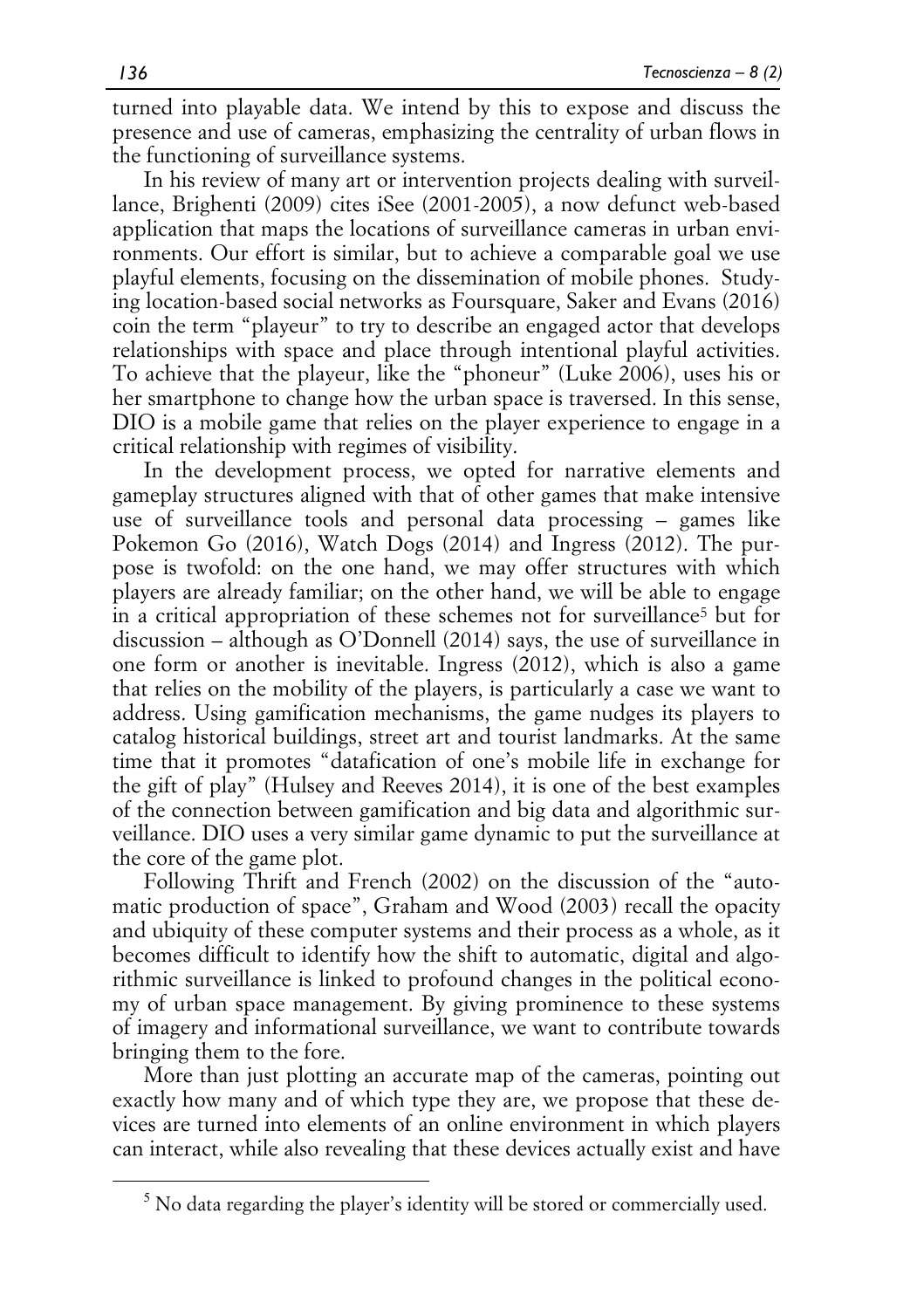effects beyond the locations where they are found. We also suggest renewed discussions on technological re-appropriation: in the twentieth century, criticism of bureaucratic control by the military-industrial technocracy brought up new technologies and their use in the reshaping of power structures. Today, in the interconnectivity between the digital environment of the game and the real world, we want to discuss surveillance cameras and put them into focus.

To articulate the proposed debate, we offer – as an element to guide player actions – a background story that contextualizes aspects of the use and production of technology in contemporary society, such as the surveillance society (Lyon 2001), technology ownership, and political and economic uses of personal data.

Van Brakel (2013) suggests the need for a more generous understanding of what "play with surveillance" means. Playing with surveillance, she says, "can have a transformative effect both on the person playing but also on social and cultural norms". But she also alerts us to the possible normalizing effects it could have on how people perceive and give meaning to surveillance. Although we are using surveillance as a theme for the game and suggesting its daily use, our goal is to produce the exact opposite to a normalizing effect. The objective is to create awareness of the surveilling processes, in an effort to stimulate democratic questioning. Thrift and French (2002), when discussing the automatic production of space, suggest that, in the house of the near future, the operating system of the computer that runs the house would be as important as the roof. The cameras that today surveil the major cities of the world are one of its most important sensors. We want to incorporate the surveillance apparatus of the cities as an element of the game. Hulsey and Reeves (2014) and Stenros et al. (2011) tell us that many augmented reality games (ARGs) often incorporate non-players into the gaming experience. The game DIO is an effort to produce ludic awareness about the location and the interconnectivity of the informational and surveillance systems that currently pervade our everyday lives.

### **3. Storytelling and Development**

Based on the worldwide use of smartphone geolocation tools, the game proposes primarily what could be understood as a new "layer" of use. The geocoding platform developed for the game is based on solutions commonly applied in other tools found in mobile devices, so that the players' actions, when it comes to input, classification, navigation, and database processing, are, strictly speaking, similar to the usability found in apps for restaurants, relationships, or taxis. It is a narrative that encourages not only the discussion of surveillance in public areas, but also the uses and possibilities of technological tools whose presence has be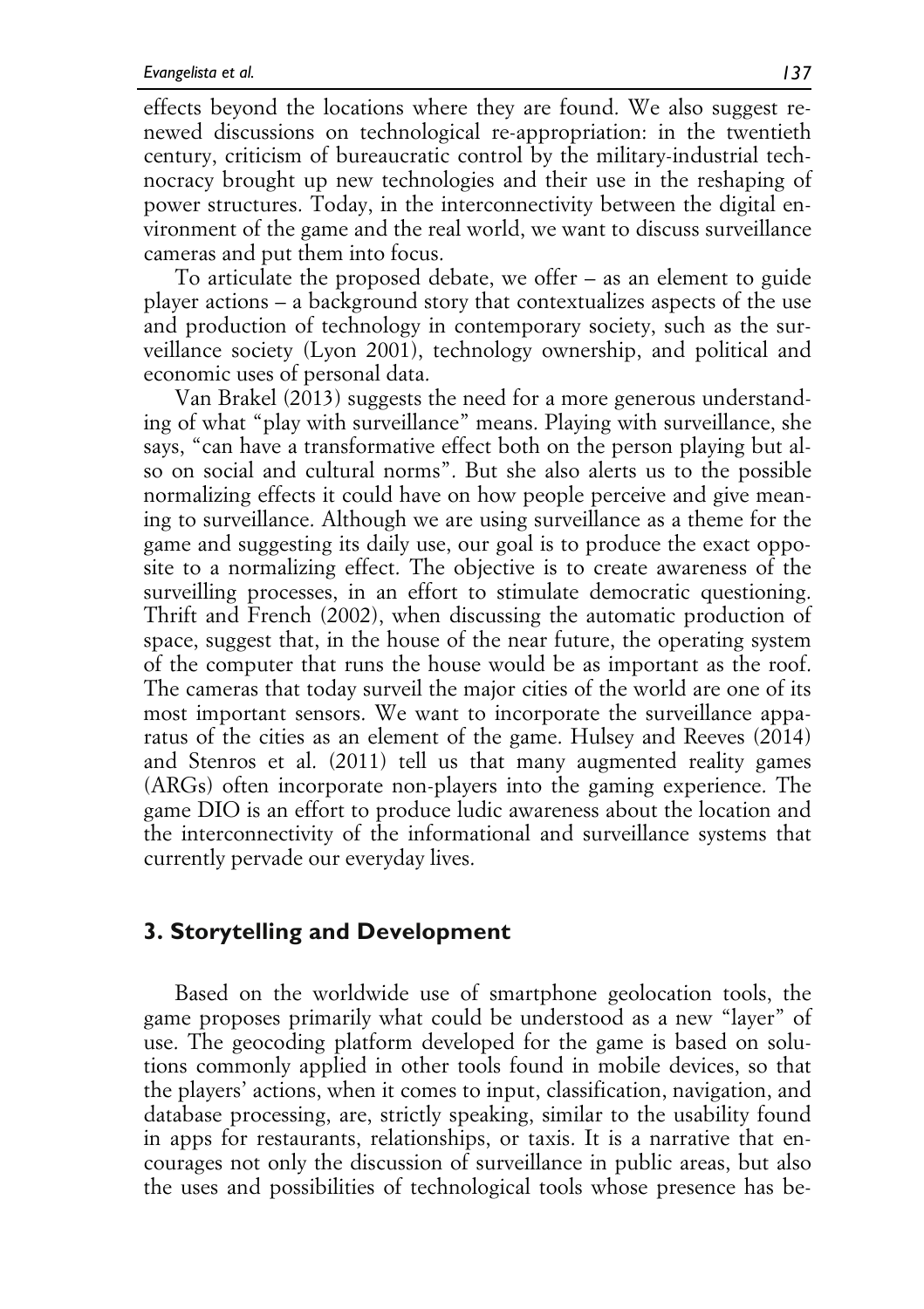come "natural" in daily life. It is interesting to remember that the transnational surveillance structures uncovered by Edward Snowden (Greenwald  $2014$ ) in the early  $21^{st}$  century are based, in no small part, on the monitoring of personal devices such as laptops and smartphones.

The development of the narrative, as well as the technical and functional structures of the game, underwent a series of conceptual workshops involving the project's team. Apart from attending communications symposiums, the project team had conversations with technical experts and specialists in technology and policy, as well as inquiries into the state of the art in digital and experimental games conducted by research groups in Brazil<sup>6</sup>. From a Brazilian (and, probably, South American) standpoint, a main challenge in video game research seems to be the development of permanent, sustainable projects and interdisciplinary teams. The convergence of different academic expertise and faculties into development projects is in many cases a result of specific, individual interests, rather than institutional frameworks. Funding and programs devoted to research on digital games are still somewhat rare, despite a growing interest among the academic community. Even though a considerable part of the existing research and development may seem incipient and/or rather inconsistent, there appears to be an ongoing increase in the quality of the projects, both in their methods as well as in their results. Mapping (and mastering) these pitfalls has probably been one of the main tests faced by our team.

To transition from a concept to a playable platform, the development team researched the narratives and gameplay featured in games of all types and generations, as well as aesthetic references in documentation and products associated with videogames and their role in popular culture. There were also studies on thematic and dynamic narratives in film and science fiction literature. Collected data was organized into conceptual streams for eventual implementation into the game development by the project's tech team.

The term "cyberpunk" was officially adopted in the workshops. The decision to use the term has historical context as well: cyberpunks are the heirs of the cultural propositions of the 1960s and 1970s that culminated in the reinvention of the computer as a counter-hegemonic, organizational tool. Movements that, in their critical discussion of politics and technology, engaged in lengthy experiments with science fiction as an outlet for not only literary speculation, but also as a platform for political, technical and organizational experimentation. As Lee Felsenstein (2013) explains in his memories, the countercultural experimentation that led to the "hobbyist culture" and the "garage microcomputer" was heavily influenced by the ideas, groups and networks built around the science fic-

 <sup>6</sup> See the Congresso Brasileiro de Informática na Educação e Conferência Latino-Americana de Objetos e Tecnologias de Aprendizagem (2015) http:// www.br-ie.org/pub/index.php/teste/issue/view/135 (retrieved March 30, 2016).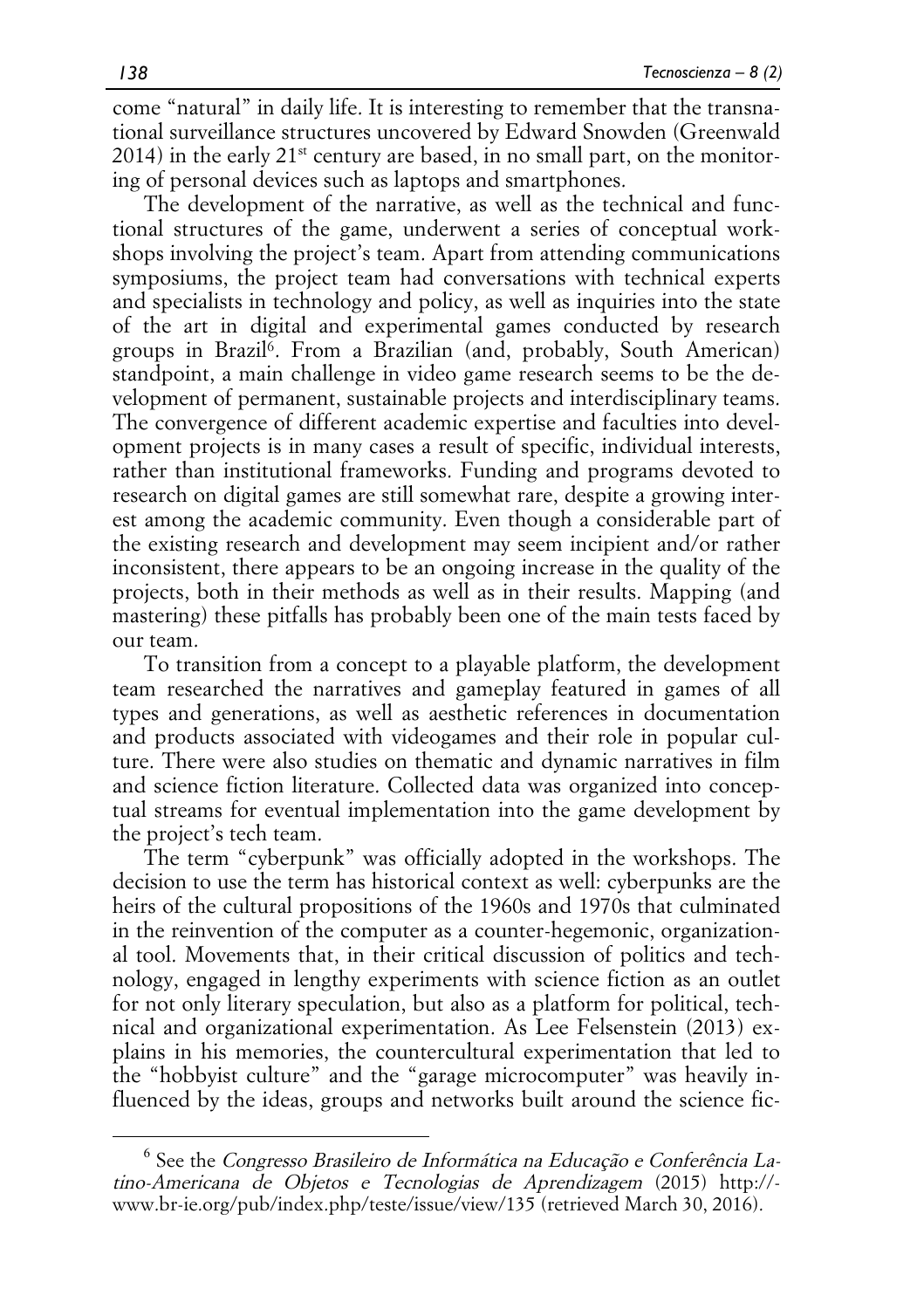tion scene<sup>7</sup> of the 60s and 70s (Rossman 1972).

The visual patterns that were created for DIO resemble the science fiction of the late 1970s and 1980s. You can find below a screenshot of one of the first screens of the game, right after a player logs in. The game is a web-based application, so it works both on desktop computers and mobile phones. The following screen was taken from a desktop computer browser. You can see a button on the left of the screen to add a new mapped camera, and a small window with some player information.



Figure 1 – Screenshot of the game from a desktop computer. The small blue dot represents the player's location. The blue line is the player's area of action.

### **4. Argument and Dynamics**

The game seeks to trigger traditional role-playing gaming, unhinged and mediated by users and their collaborative groups. The development of the narrative and personal story of each player in the game plot is performed by managing the georeferencing platform and its data, without the use of guided navigational elements or 'closed off, on rails' playing levels. It is a Massively Multiplayer Online Game (MMOG) and also a pervasive game (also known as hybrid games, location-based games, and mobile games). Stenros et al. (2011) note that pervasive games are not played necessarily on computer screens (although they might use them)

 $7$  Ballard (1962), in the final decades of the twentieth century, summed up what came to be the New Wave of Science Fiction and its interface between counterculture and sci-fi: "The biggest developments of the immediate future will take place, not on the Moon or Mars, but on Earth, and it is inner space, not outer, that needs to be explored. The only truly alien planet is Earth".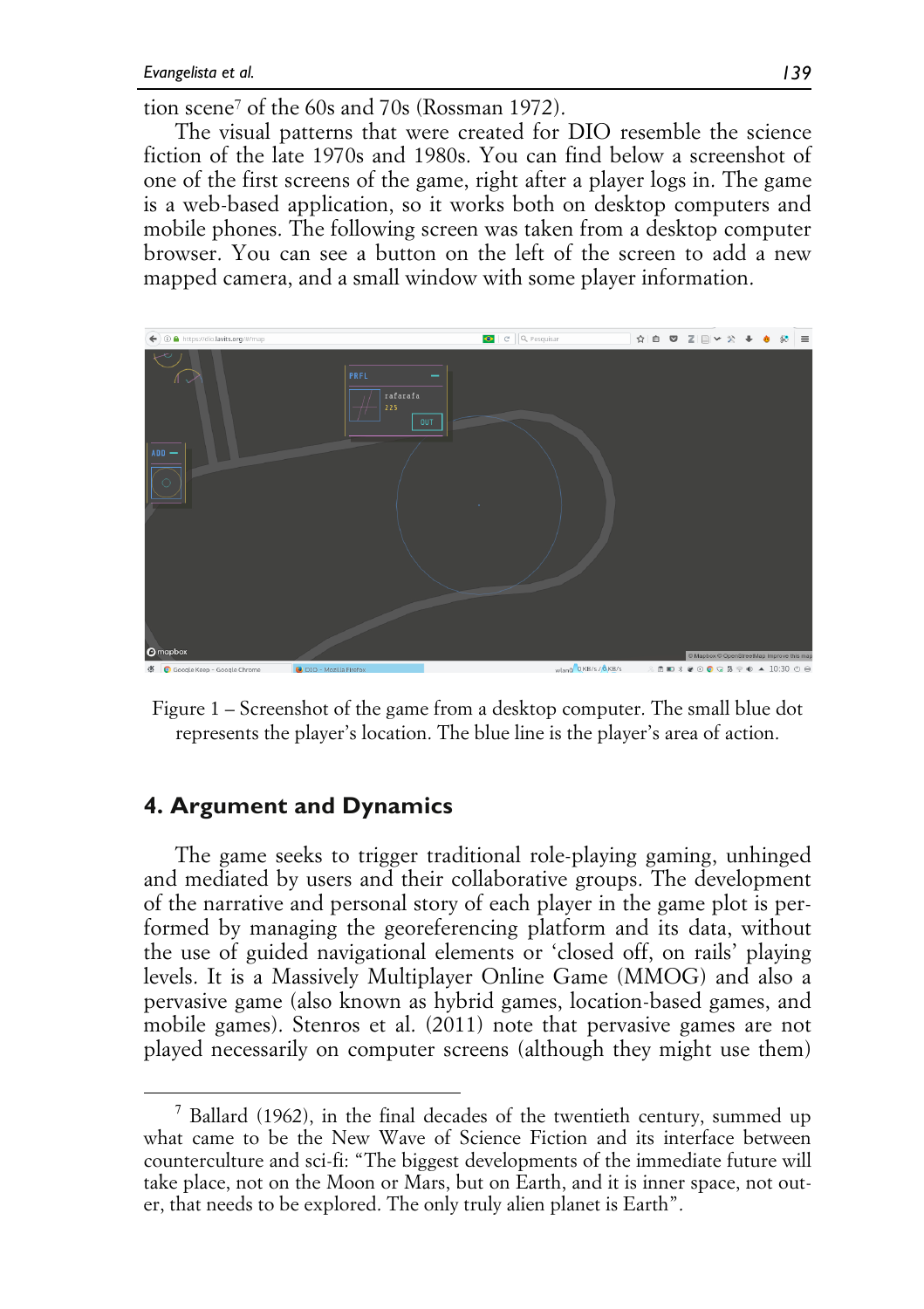or in predefined spaces or set times. Kerr et al. (2014) identified five elements that are part of the system of governance in MMOG (game code and rules; game policies; company community management practices; player participatory practices; and paratexts). They conceptualize these governance elements functioning as a "surveillant assemblage" (Haggerty and Ericson 2000). The assemblage Kerr et al. (2014, 333) typify and analyze "demonstrate that game governance by companies responds to, and shapes the behaviour of players but is often in flux, shifting and adjusting". One major challenge for the governance of DIO is to promote this flux according with the game goals.

At this phase of DIO's development we are focusing on the definition of the game's code and rules, as well as on its paratexts. The basic rules and game dynamics are mostly defined, although it should be modified according to feedback from gamers. Paratexts will be an important element to address the main social issues the game intends to thematize: the widespread deployment of surveillance cameras in urban areas; the growing digital management of urban spaces; and the economic use of personal data. Game policies should emphasize that DIO 1) is not a commercial project; 2) respects the privacy of its users by collecting only data essential for the game's proper functioning; and 3) is a free and open source project. The game should be freely available for iOS, Android and Windows phones, as it has been developed as a Progressive Web App (PWA). PWAs are regular web pages that can appear to the user like traditional applications, trying to combine features offered by browsers with the benefits of mobile experience.

Other elements should be dealt with before an alpha version is available. DIO is a game about a surveillant assemblage – the interconnection of CCTV, speed radars, computers, mobile phones etc. – which as an MMOG will require the use of other surveillant assemblages for its governance.

The proposed scenario is the 'very near future' – a reality in which artificial intelligence is used by governments as a tool for social control. To develop the story, we studied with special attention popular games such as Watchdogs, in which a supercomputer (a ctOS - Central Operating System) that connects everyone and everything – personal information, traffic lights, mobile phones, and security cameras – is implemented in Chicago, Illinois, after a hacker attack.

In our plot, governments and companies, to combat opposition, employ surveillance technologies that scan physical spaces and monitor digital networks. To improve this system, a multinational public-private partnership project is launched to create a technological standard. This protocol, developed with the objective of integrating public surveillance devices around the planet, is called Digital Information Operative (DIO). It is an effort to create an intelligent technical protocol that integrates cameras and forms a system in which all units are accessible remotely. Quietly test-launched, the project receives the collaboration of many companies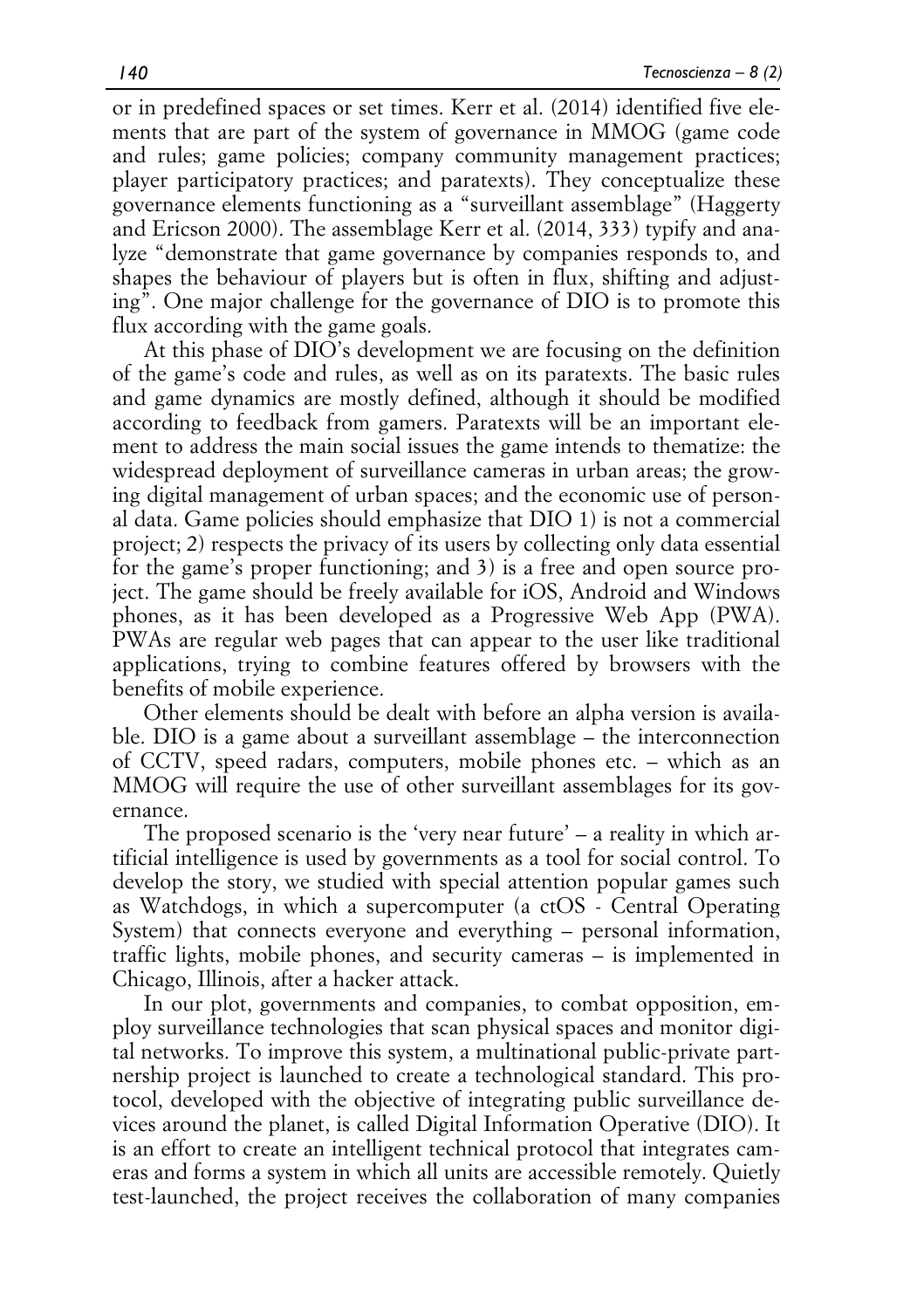and technicians, who vindicate for globalized efforts for transparency and scorn upon alerts and claims of human rights violations. Shortly thereafter, the initiative is terminated, also quietly, and the project never officially goes into operation.

It would, however, all prove to be a farce. Once testing starts, the artificial intelligence that would integrate devices around the world becomes uncontrollable. With all cameras consolidated, it becomes impossible to cut them off from the network for a long period of time, being that DIO reestablishes lost connections. The project was discontinued and the autonomous existence of DIO was never publicly admitted for fear of negative backlash. And now, as a result, every camera in the world is subject to the control of DIO.

Every footage and image provided by the cameras is now online, available in a 'deep web' of sorts, and is accessed by political, economic, and technological operational groups. It is impossible to turn them off effectively. Governments and corporations can finally watch over and track everything. It is the end of privacy. DIO now fully displays and broadcasts society's weaker bodies, while members of power remain concealed and blanketed. Footage revealed in the network continues to be wielded by governments. After an effective disinformation campaign, the mere existence of DIO is seen as just a rumor, a ghost story.

For the overall public, DIO is just a conspiracy theory. However, for resistance groups, it is reality. Naturally, the resistance split into two distinct groups, with two different philosophies. The Blind group believes that the best action to take is to blind all cameras, because image capturing technology in itself is detrimental. The Lens group believes that the best way is to restore autonomy to the cameras, as well as to their original owners – if the devices are finally dissociated from DIO, their original owners (the companies) would make good use of them. Both groups apply these different outlooks not to fight against each other, but to battle DIO. Nevertheless, DIO ends up regenerating itself and reactivating and reincorporating the cameras to its network. The groups continue their fight in search of a permanent solution.

The game dynamics are inspired by controversial commercial games like Ingress and Pokemon Go. Hulsey and Reeves (2014) highlight that Ingress is an emerging form of digital economic exchange, which requires the datafication of the player's mobility and communicative actions. In exchange, the game offers privilege of access to its platform. At the same time, the authors note the standardization of surveillance and data mining contained in games such as Ingress. Unlike these commercial applications, we intend to use data mining not as a commercial viability item of our platform, but as a thematic element of the game. The same is true for camera surveillance and the integration of imaging data, which are exploited by their exposure and estrangement, not by their normalization.

Players and groups interact with the game and its proposed background story by inputting data 'inside the game' (among profiles of regis-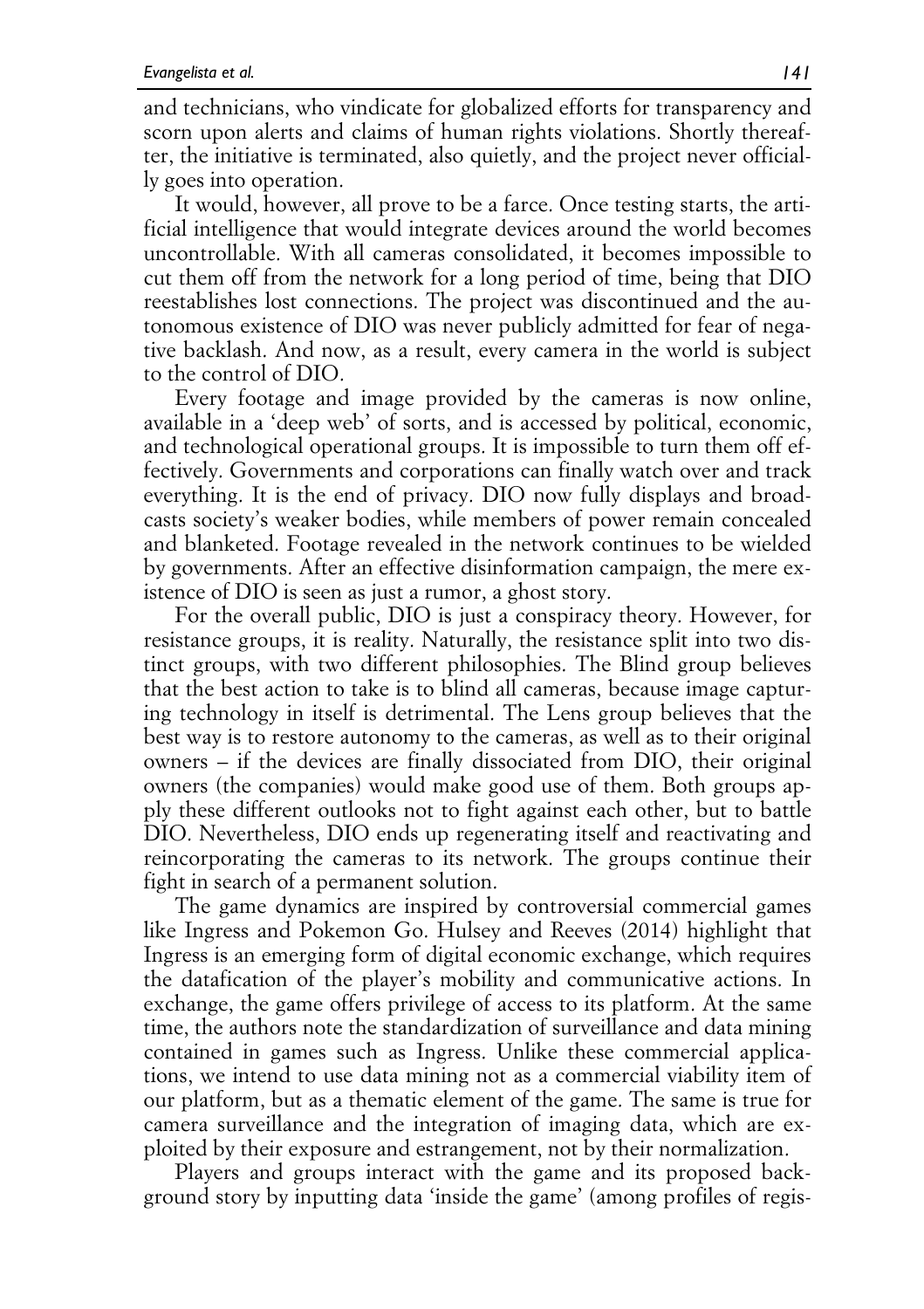tered players) and 'outside the game' (among players and cameras soon to be mapped and inserted as playable elements). Mobile devices, from which the game are run, are also adapted and redimensioned. In the game plot, the DIO app is presented as a fictional hack, offering players a new way to control their smartphones. By 'shielding' DIO surveillance protocols and giving smartphone owners the power to act and resist in the global technology grid, smartphones become, in the DIO universe, technological re-appropriation devices and a political statement.

For players of both resistance groups, actions comprise a) registering and geolocating surveillance cameras scattered in public areas; b) fighting for 'ownership' of each of the logged cameras. To register and geolocate the camera, the player must approach the device with their mobile phone GPS activated and snap a picture, and, optionally, log in information as to where the camera is pointed (to a public or private area, for example) and its model.



Figure 2 – Two cameras mapped by users.

Figure 3 – Picture of mapped camera inserted by user.

To compete for the possession of the cameras, the player must have his/her GPS function activated and be within a radius of 50 meters of the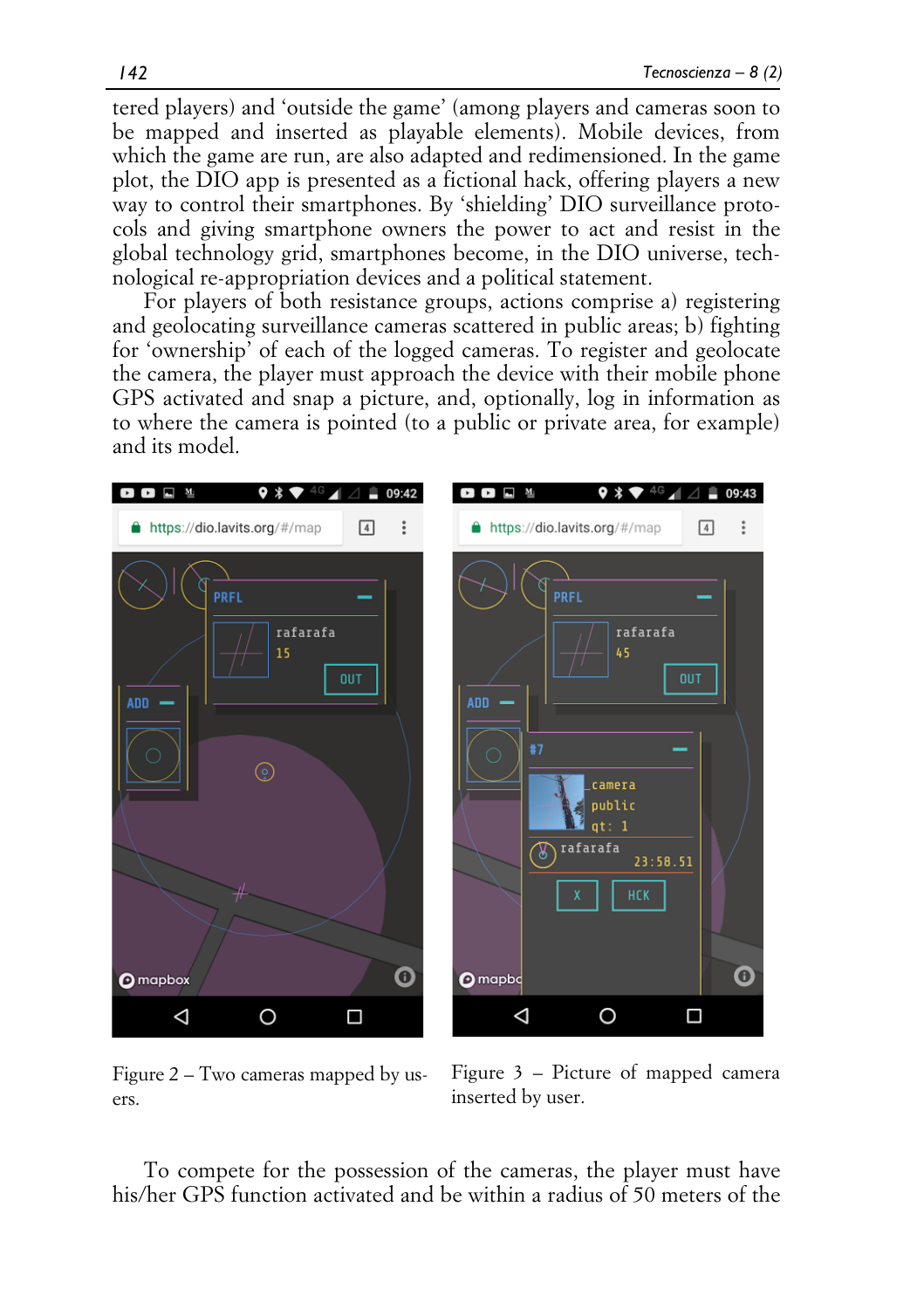geolocated object, and then interact with it. Each interaction, which may be performed in predefined time intervals, increases your radius of control over the camera. For example, if the camera is under the control of the Lens group and a player from the Blind group goes through this area, Lens will lose points, and vice-versa.

The interaction, or the hacking of a camera by a team cancels the opposing team's interaction. Cameras/objects have a pre-set maximum radius perimeter that allows for interaction.

Game functions are still in development, and new implementations, adjustments, and tools are being studied.

The next two screenshots were taken using a mobile phone. Fig. 2 shows two mapped cameras: the closer to the street was hacked by a player and is in possession of his team. Fig. 3 shows a picture of the hacked camera, the time lapsed since the last hack and some information about the camera (a picture, the number of cameras, and if it is a directed towards a public or private area). Both also show some information about the player: his or her username, the number of points at that moment. The symbol right next to the user name shows that the player belongs to the Blind group.

### **5. Commercial Use of Personal Data**

DIO is a MMOG. Each player has a username and accumulates points. Points permit the acquisition of new playable items that increase player potential, contributing to the wellbeing of the group.

When analyzing MMOGs, Kerr at al. (2014, 321) remember that "the client-server architecture generates huge amounts of data flows and rich databases of player and game behaviour. Game companies use this data to survey player activities, tweak the game design, and monetise the game". Our goal is to expose this kind of data collection, allowing for players explore their own data. For example, each user would be allowed to view the paths they took, on which days and times, and with which cameras they interacted. We must consider that this information may also be stored by other apps.

This functionality allows us to address the commercial use of personal data gathered through surveillance. In the same way we took into consideration the visibility of video surveillance devices in the game's context, we also intend to reveal how data gathering techniques are central to the operation of the game.

Commercial use of personal data on the Internet is constituted, just as surveillance cameras, as a controversial social issue that has been the subject of legislative proposals. It involves citizens (Internet service users); companies providing these services (that use data as raw material for intelligence analysis with commercial purposes); and governments (which use collected data to provide public services, political repression, and se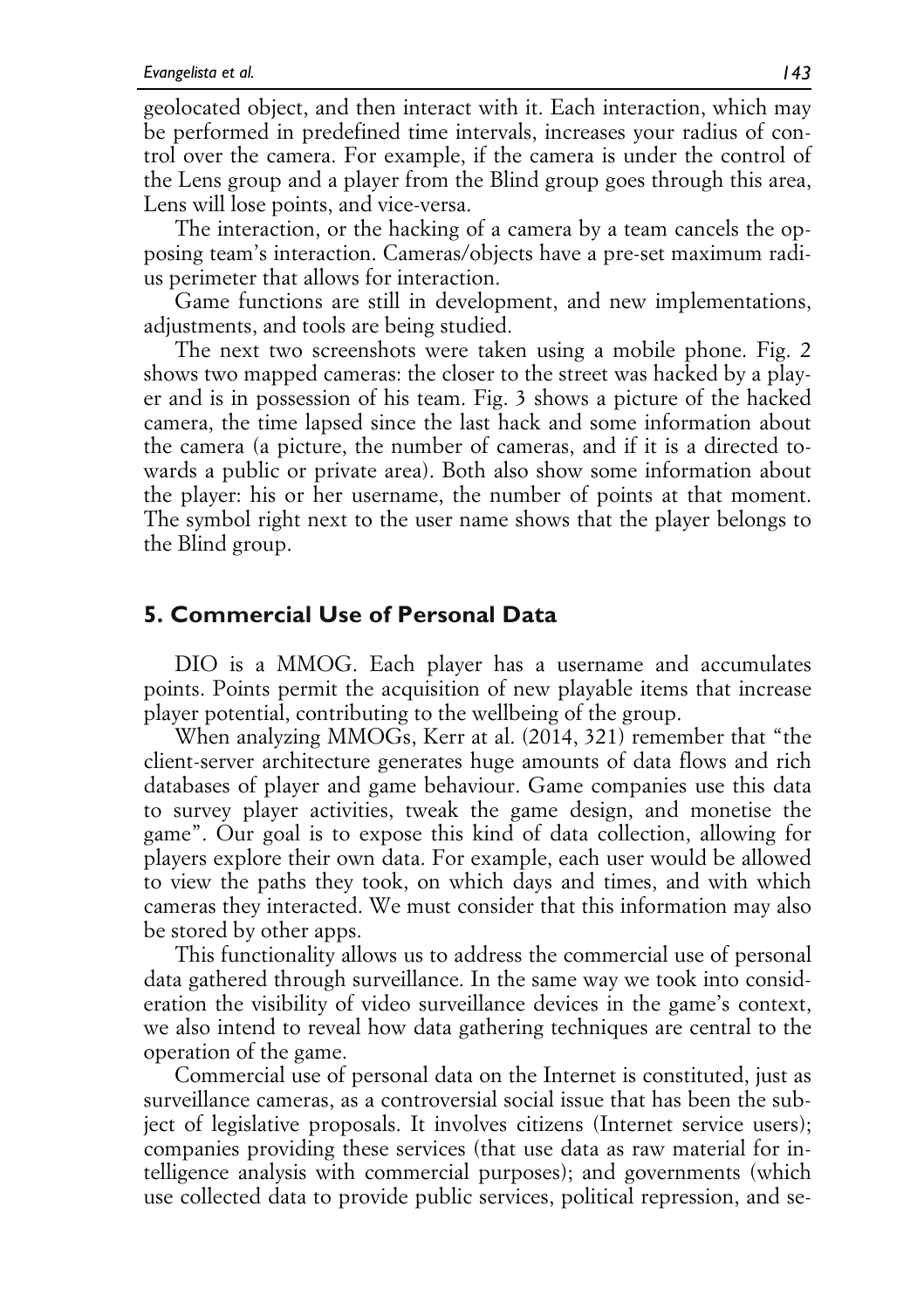curity practices).

It is estimated that by 2020, the market for 'digital identities' in Europe will sum up annual profits of up to 1 trillion euros (Boston Consulting Group 2012). Companies have made significant efforts to distance themselves from negative perceptions linked to governments and political surveillance. They intend to position themselves as having less power over citizens than our governments. They argue that, given freedom of competition, citizens are free to choose alternative services and that legislation's only function is to curb misuse and any eventual personal data leaks (Ashton-Hart 2014).

It can be argued, however, that migrating to other social network services is not that simple. "It's difficult for you to leave if all of your friends are members of a particular service, even if you don't agree with privacy settings changes," states Peter Schaar, Chairman of the European Academy for Freedom of Information and Data Protection (Schaar 2014). Another issue to consider are the astronomical profits projected by the information industry. Control and storage of personal data, which has been called the 'new petroleum', is a significant economic force that affects the global economy and, consequently, social relations. More than ever, information is power, as discussed by Ceglowski (2016):

In our attempt to feed the world to software, techies have built the greatest surveillance apparatus the world has ever seen. Unlike earlier efforts, this one is fully mechanized and in a large sense autonomous. Its power is latent, lying in the vast amounts of permanently stored personal data about entire populations.

We started out collecting this information by accident, as part of our project to automate everything, but soon realized that it had economic value. We could use it to make the process self-funding. And so mechanized surveillance has become the economic basis of the modern tech industry.

It is a difficult task to discuss and convince the public that their personal data has commercial value. Zuboff (2015) describes broadly the phenomenon and its logic of accumulation, calling it "surveillance capitalism". From the individual's perspective, data seems to be very trivial information. True concern only emerges with regards to sensitive data, such as bank account information, which can be stolen by criminals with the intent of illegally transferring funds (Firmino et al. 2011). Through its gameplay, DIO demonstrates what data can actually reveal about individuals, even if anonymously. More importantly, the game can show how personal data has become a tradable good. Accumulated data from other users means exponential profit growth. On the other hand, providing this information to others means losing power.

In a later stage of app development, new features that relate to this aspect may be implemented. One possibility is to create a system in which players exchange sets of information for game points (anonymously added according to playing time). The market for such exchanges wouldn't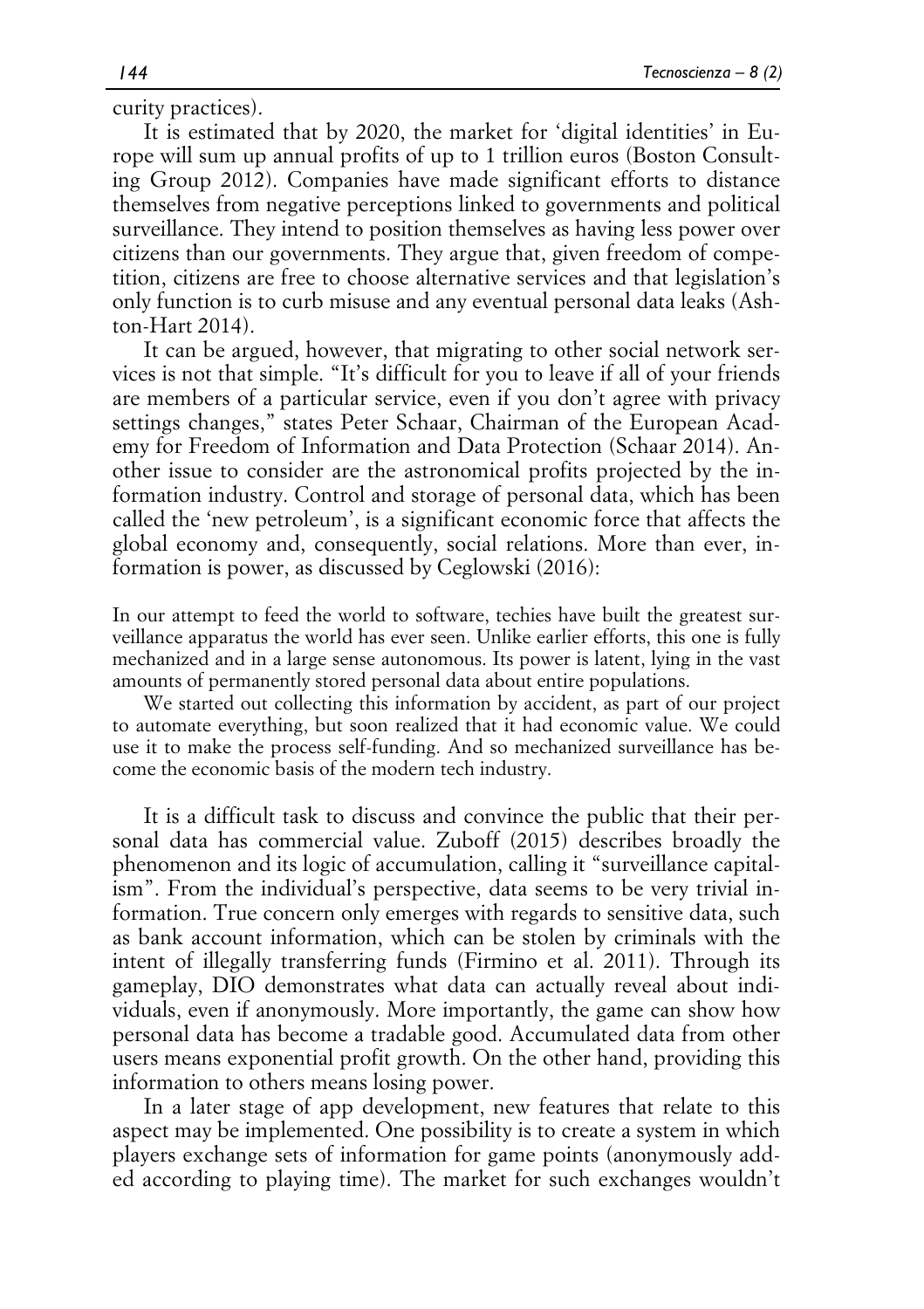be 'official', but game administrators would minimally regulate the nature of the exchanges.

Reward points would follow a nonlinear, exponential progression, thus emphasizing the value of being in possession of such vast databases. Similarly, gameplay for users with few points could be difficult, thus signaling that those who have amassed more information and more points have greater power and convenience.

These new features would be developed based on the actual characteristics of the personal data market. Therefore, by using the narrative features of the game, we would create a tool to discuss privacy and personal data.

#### **6. Conclusions**

There are several elements developed for the game that relate to current issues involving privacy, security, and power, such as the uncontrolled dissemination not only of cameras but of sensors capable of capturing information, as well as the indiscriminate data exchange between state agencies and private corporations. Even the differences established between the game's resistance groups – those that advocate for social control over technology, and those calling for radical disruption – echoes those of contemporary ideological currents.

The game story is still open. New elements may be added, along with new playable tools. Mobile phones have become powerful sensors that produce and transmit data continuously. This data is commercially used by technology companies (Evangelista 2016). We also intend to develop elements and playable items that portray this fact.

This project, in its complexity, from the development of the backstory and the coding of the game to the analysis of how the players are using the game, can be classified as a kind of sociological experiment. We are a group of independent academic researchers in the periphery of the infoindustrial world. Using trends of the current game industry that emphasize different modes of surveillance seen in commercial games like Ingress (Hulsey and Reeves 2014, 389) and Pokemon Go, can we produce a game that challenges the surveillance culture? Canossa (2014) tells us about the growing trend among players towards unconditional acceptance of behavior tracking in digital games, and discusses the balance between the monetization of data generated by use and its compensation in different forms. How can we thematize surveillance capitalism (Zuboff 2015) and how will the players respond to that?

The game should be promoted initially in Latin America, in countries where there is a history of violation of human rights and where the institutions created to protect civil rights are recent and fragile. How will media, government and the public react to our effort to expose the location of public cameras? Are we going to be successful in our goal to increase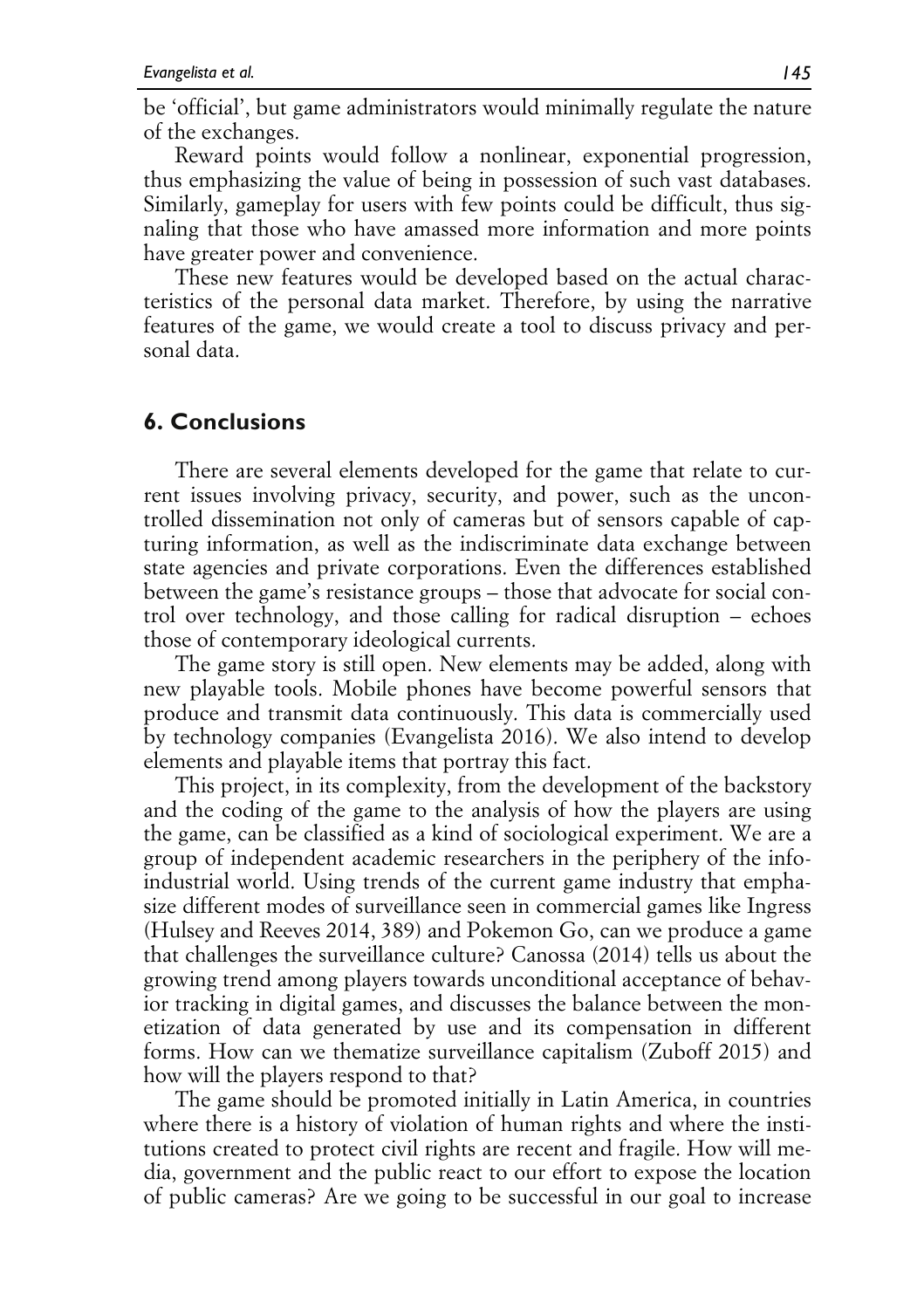awareness about the surveillance structures of cities?

Besides that, there is also the amount of data that should be generated by the players. Could it be an opportunity to promote awareness about surveillance capitalism? How should we deal with that data? How much of it will we have to use to manage the gameplay? How should the consent policy to be established with the players be negotiated? How can we involve them in elaborating the terms of their consent? Kerr et al. (2014) show us that surveillant assemblages and governance, in flux, respond to and shape the behavior of players in MMOGs. Stenros at al. (2012) warn us about the challenges of studying pervasive games that blur the boundaries between play and everyday life. Not only are game data in a controlled environment involved, but also the cultural context and the daily life of players. In our case there is also the context of surveillance culture. We are only in the first moment.

#### **References**

- ACLU (sd) What's Wrong With Public Video Surveillance?, https://www.aclu.org/whats-wrong-public-video-surveillance (retrieved June 28, 2016)
- Ashton-Hart, N. (2014) The Internet is not incompatible with data protection, but the debate we currently have about privacy largely is, in W. Kleinwächter (ed.), Multistakeholder Internet Dialog (MIND), Vol. 7: Privacy and Internet Governance, Berlin, Internet & Society Collaboratory.
- Barret, D. (2013) One surveillance camera for every 11 people in Britain, says CCTV survey, http://www.telegraph.co.uk/technology/10172298/Onesurveillance-camera-for-every-11-people-in-Britain-says-CCTV-survey.html (retreived June 28, 2016)
- Ballard, J. G. (1997). Which way to inner space, in J.G. Ballard "A user's guide to the millennium: essays and reviews", New york, HarperCollins Publishers.
- Barbrook, R. and Cameron, A. (1996) The californian ideology, in "Science as Culture", 6 (1), pp. 44-72.
- Boston Consulting Group (2012), The Value of Our Digital Identity, Liberty Global.
- Brighenti, A. (2009) Artveillance: At the Crossroads of Art and Surveillance, in "Surveillance & Society", 7(2), pp. 175-186.
- Bruno, F. (2014). Máquinas de ver, modos de ser: vigilância, tecnologia e subjetividade, Porto Alegre, Sulina.
- Canossa, A. (2014) Reporting From the Snooping Trenches: Changes in Attitudes and Perceptions Towards Behavior Tracking in Digital Games, in "Surveil-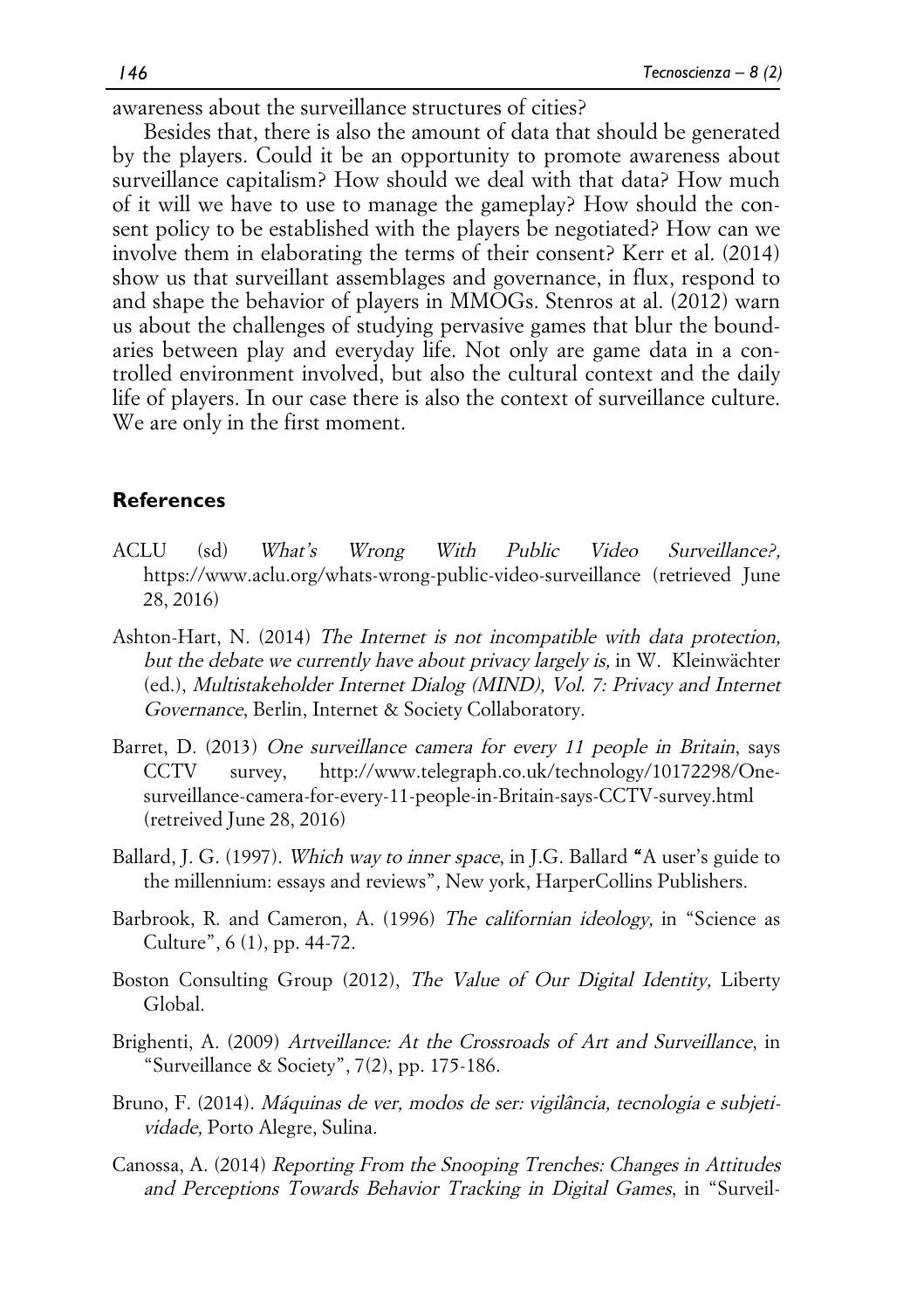lance & Society", 12 (3), pp. 433-436.

- Capps, K. (2016) Mapping "Pre-Crime" in Rio, http://www.citylab.com/crime- /2016/08/mapping-pre-crime-in-rio/496553/ (retrieved October 17, 2017)
- Cardoso, B. de V. (2012) The Paradox of Caught-in-the-Act Surveillance Scenes: Dilemmas of Police Video Surveillance in Rio de Janeiro, in "Surveillance & Society", 10 (1), pp. 51-64.
- Carr, R.A. (2016) Political Economy and the Australian Government's CCTV Programme: An Exploration of State-Sponsored Street Cameras and the Cultivation of Consent and Business in Local Communities, in "Surveillance & Society", 14 (1), pp. 90-112.
- Castells, M. (1996) The Information Age: Economy, Society And Culture: The Rise of the Network Society (Vol. 1), Oxford, Blackwell.
- Ceglowski, M (2016) The Moral Economy of Tech (Society for the Advancement of Socio-Economics Annual Conference), http://idlewords.com/talks/sase- \_panel.htm (retrieved on March 30, 2017)
- Clavell, G.G. (2011) The Political Economy of Surveillance in the (Wannabe) Global City, in "Surveillance & Society", 8 (4), pp. 523-526.
- Ellul, J. (1964) The Technological Society, New York, Vintage Books.
- Evangelista, R. de A. and Fonseca, F. (2016) Reconhecimento e superação da exploração capitalista em redes criativas de colaboração e produção, in "Liinc em Revista", 12 (1), pp. 25-39.
- Felsenstein, L. (2013) Explorations in the Underground 1964 1970, http://www.leefelsenstein.com/?page\_id=50 (retrieved on March 30, 2017)
- Firmino, R.J. et al. (2013) Fear, Security, and the Spread of CCTV in Brazilian Cities: Legislation, Debate, and the Market, in "Journal of Urban Technology", 20 (3), pp. 65-84
- Firmino, R.J., Kanashiro, M. and Bruno, F. (2011) Social effects of data processing and regulation of personal data in Latin America, Technical report, IDRC.
- Graham, S. and Wood, D. (2003) Digitizing Surveillance: Categorization, Space, Inequality in "Critical Social Policy", 23 (2), pp. 227-248.
- Greenwald, G. (2014) No Place to Hide: Edward Snowden, the NSA, and the US Surveillance State, London, Macmillan.
- Groombridge, N. (2002) Crime Control or Crime Culture TV?, in "Surveillance & Society", 1 (1), pp. 30-46.
- Haggerty, K.D. and Ericson, R.V. (2000) The Surveillant Assemblage, in "The British Journal of Sociology", 51 (4), pp. 605-622.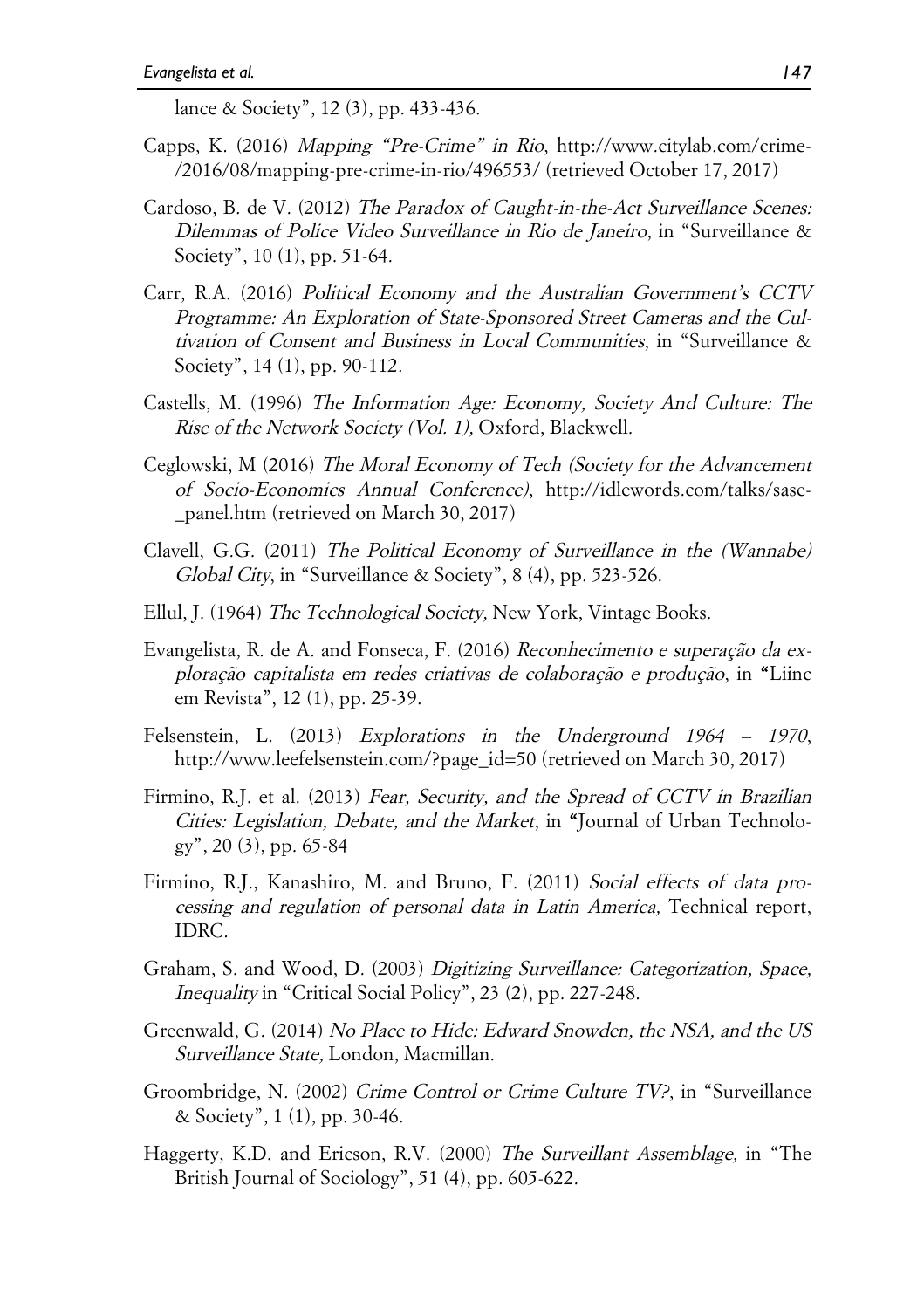- Hulsey, N. and Reeves, J. (2014) The Gift That Keeps on Giving: Google, Ingress, and the Gift of Surveillance, in "Surveillance & Society", 12 (3), pp. 389-400.
- Illich, I. (1973) Tools for Conviviality, Glasgow, Fontanna/Collins.
- Introna, L. and Wood. D (2004) Picturing Algorithmic Surveillance: The Politics of Facial Recognition Systems, in "Surveillance & Society", 2 (2/3), pp. 177- 198.
- Jouvenal, J. (2016) The new way police are surveilling you: Calculating your threat 'score', https://www.washingtonpost.com/local/public-safety/the-new-waypolice-are-surveilling-you-calculating-your-threat-score/2016/01/10/e42bccac-8e15-11e5-baf4-bdf37355da0c\_story.html?utm\_term=.4778f686d571 (retrieved October 17, 2017).
- Kayyali, D. (2016) The Olympics are turning Rio into a Military State, http://motherboard.vice.com/read/the-olympics-are-turning-rio-into-amilitary-state (retrieved June 28, 2016)
- Kanashiro, M.M. (2006) Sorria, você está sendo filmado: as câmeras de monitoramento para segurança em São Paulo, São Paulo, Unicamp.
- Kanashiro, M.M. (2008) Surveillance Cameras in Brazil: Exclusion, Mobility Regulation, and the New Meanings of Security, in "Surveillance & Society", 5 (3). pp. 270-289.
- Kelly, H. (2013) After Boston: The pros and cons of surveillance cameras, http://edition.cnn.com/2013/04/26/tech/innovation/security-cameras-bostonbombings/ (retrieved June 28, 2016)
- Kerr, A., De Paoli, S. and Keatinge, M. (2014) Surveillant Assemblages of Governance in Massively Multiplayer Online Games: A Comparative Analysis, in "Surveillance & Society", 12 (3), pp. 320-336.
- Kitchin, R. (2014) The Real-Time City? Big Data and Smart Urbanism, in "Geo-Journal", 79(1), pp. 1-14.
- Koskela, H. and Mäkinen, L.A. (2016) Ludic Encounters Understanding Surveillance through Game Metaphors, in "Information, Communication & Society", 19 (11), pp. 1523-1538.
- Leszczynski, A. (2016) Speculative futures: Cities, data, and governance beyond smart urbanism, in "Environment and Planning A", 48 (9), pp. 1691-1708.
- Lyon, D. (2001) Surveillance Society: Monitoring Everyday Life, New York, McGraw-Hill Education.
- Luke, R. (2006) The phoneur: mobile commerce and the digital pedagogies of the wireless web, in P. Trifonas (ed.), Communities of Difference: Culture, Language, Technology, London, Palgrave Macmillan, pp. 185-204.
- Marcuse, H. (2013[1964]) One-dimensional man: Studies in the ideology of ad-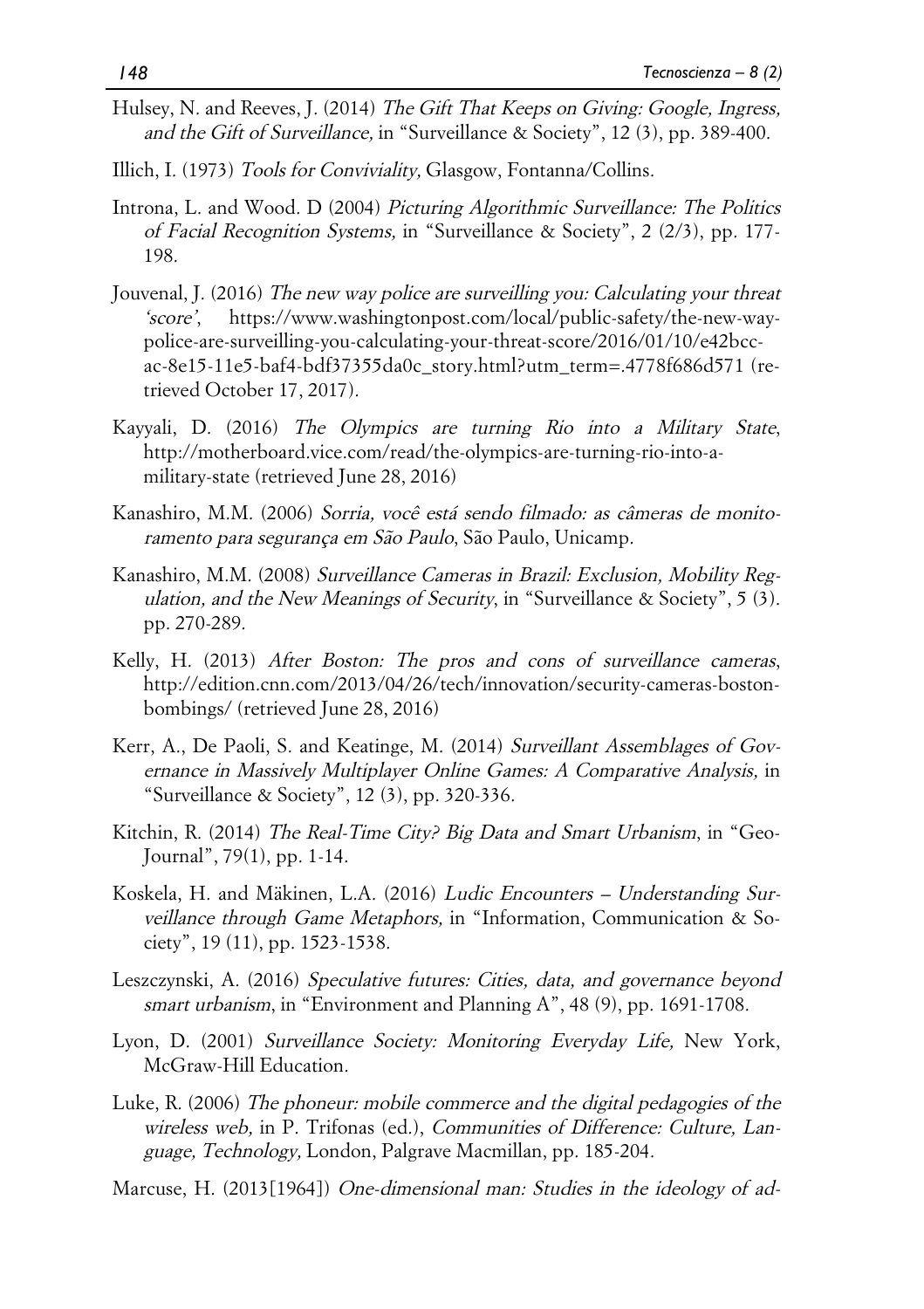vanced industrial society, London, Routledge.

- Morozov, E. (2014) To save everything, click here: The folly of technological solutionism, New York, PublicAffairs.
- O'Donnell, C. (2014) Getting Played: Gamification, Bullshit, and the Rise of Algorithmic Surveillance, in "Surveillance & Society", 12 (3), pp. 349-359
- Rossman, M. (1972) On learning and social change, New York, Random House.
- Sadowski, J. and Pasquale, F.A. (2015) The Spectrum of Control: A Social Theory of the Smart City, in "First Monday", 20 (7).
- Saker, M and Evans, L. (2016) Everyday life and locative play: an exploration of Foursquare and playful engagements with space and place, in "Media, Culture & Society", 38 (8), pp. 1169-1183
- Schaar, P. (2014) The Internet and Big Data Incompatible with Data Protection?, in W. Kleinwächter (ed.), Multistakeholder Internet Dialog (MIND), Vol. 7: Privacy and Internet Governance, Berlin, Internet & Society Collaboratory.
- Stenros, J., Waern, A. and Montola, M. (2012) Studying the Elusive Experience in Pervasive Games, in "Simulation & Gaming", 43 (3), pp. 339-355.
- Sadowski, J. and Pasquale, F. (2015) The spectrum of control: A social theory of the smart city, in "First Monday" 20 (7). Available at http://papers.ssrn.com-/sol3/papers.cfm?abstract\_id=2653860.
- Thrift, N. (2014) The "sentient" City and What It May Portend, in "Big Data & Society", 1 (1), pp. 1-21.
- Thrift, N. and French, S. (2002) The Automatic Production of Space, in "Transactions of the Institute of British Geographers", 27 (3), pp. 309-335.
- Turner, F. (2006) From counterculture to cyberculture: Stewart Brand, the Whole Earth Network, and the rise of digital utopianism, Chicago, University of Chicago Press.
- Uchinaka, F. (2011) Em uma década, número de moradias aumenta mais que o dobro que o crescimento da população, http://noticias.uol.com.br/cotidiano- /ultimas-noticias/2011/04/29/em-uma-decada-numero-de-moradias-aumentamais-que-o-dobro-que-o-crescimento-da-populacao.htm (retrieved June 28, 2016)
- van Brakel, R. (2013) Playing with Surveillance: Towards a More Generous Understanding of Surveillance, in "Proceedings of LISS conference 3", pp. 281- 294
- Viana, N. et al. (2017) O que descobrimos Vigilância, http://apublica.org/ vigilancia/o-que-descobrimos/ (retrieved on June 28, 2017).
- Vlahos, J. (2012) The Department of Pre-Crime, in "Scientific American", 306